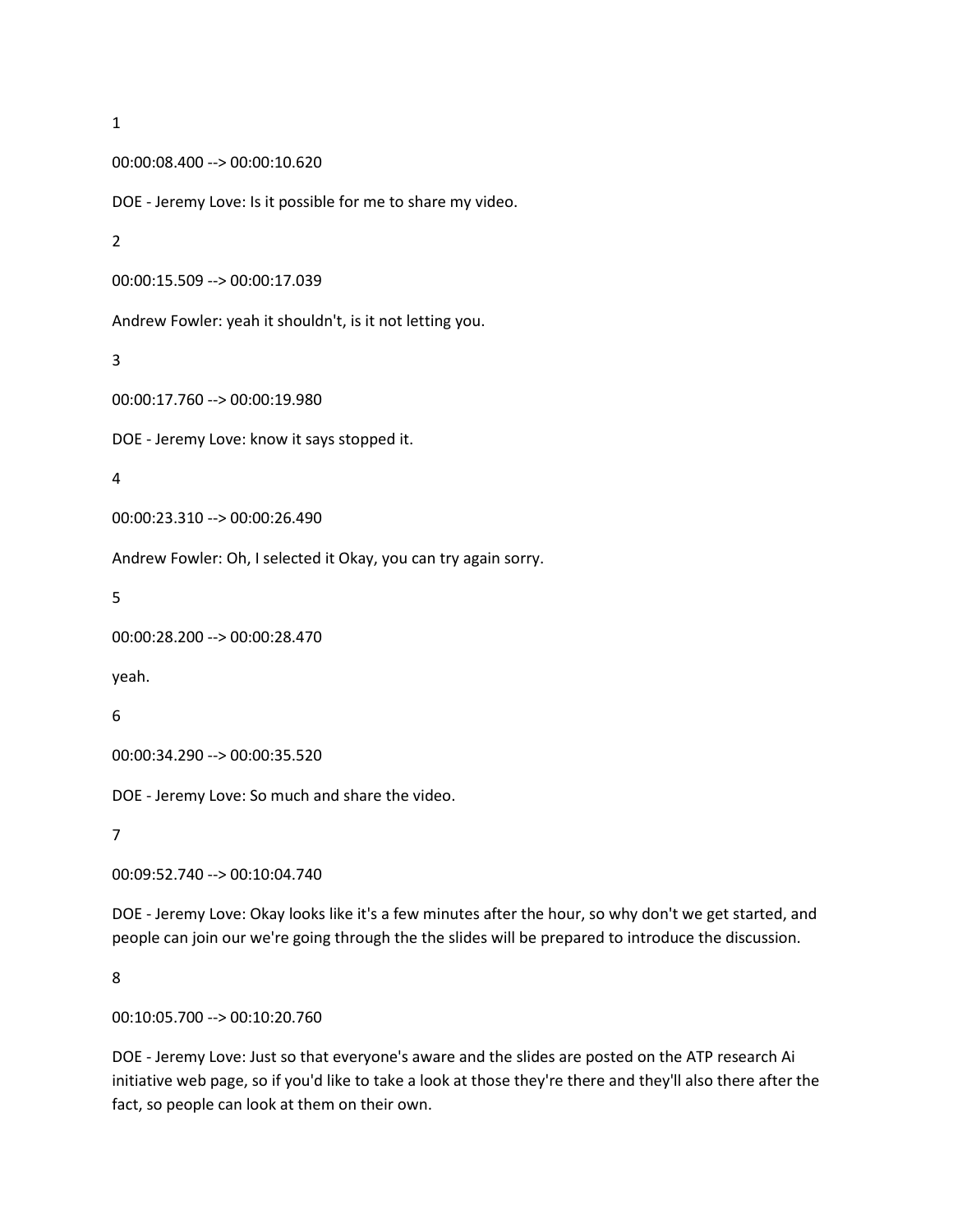00:10:22.170 --> 00:10:35.370

DOE - Jeremy Love: And so first off welcome this is a virtual Town Hall for the artificial intelligence research for high energy physics away, and this is a new, high energy physics away in support of the deal we office of science, the Ai initiative.

10

00:10:36.210 --> 00:10:41.190

DOE - Jeremy Love: And this meeting is to provide some context and clarification for the fly and to answer your questions.

11

00:10:41.700 --> 00:10:47.250

DOE - Jeremy Love: At the end of the slides please use the raise hand feature in zoom to indicate, you would like to ask the question.

12

00:10:47.820 --> 00:10:58.290

DOE - Jeremy Love: Please try and keep your questions general and concise and can get to as many as possible, and please avoid including specifics of any research topics are teaming arrangements to be proposed as part of a question.

13

00:11:01.260 --> 00:11:13.560

DOE - Jeremy Love: Here you see the organization of the office of energy physics and we have some energy physics independent advantage, the theory missions and objectives are balanced portfolio of scientific research facilities operations and projects.

14

00:11:13.920 --> 00:11:25.770

DOE - Jeremy Love: And by the development of key technologies and trained person power needed to work at the cutting edge of science, so you can see here how the research is organized and many of the people responsible for these various aspects are on the call.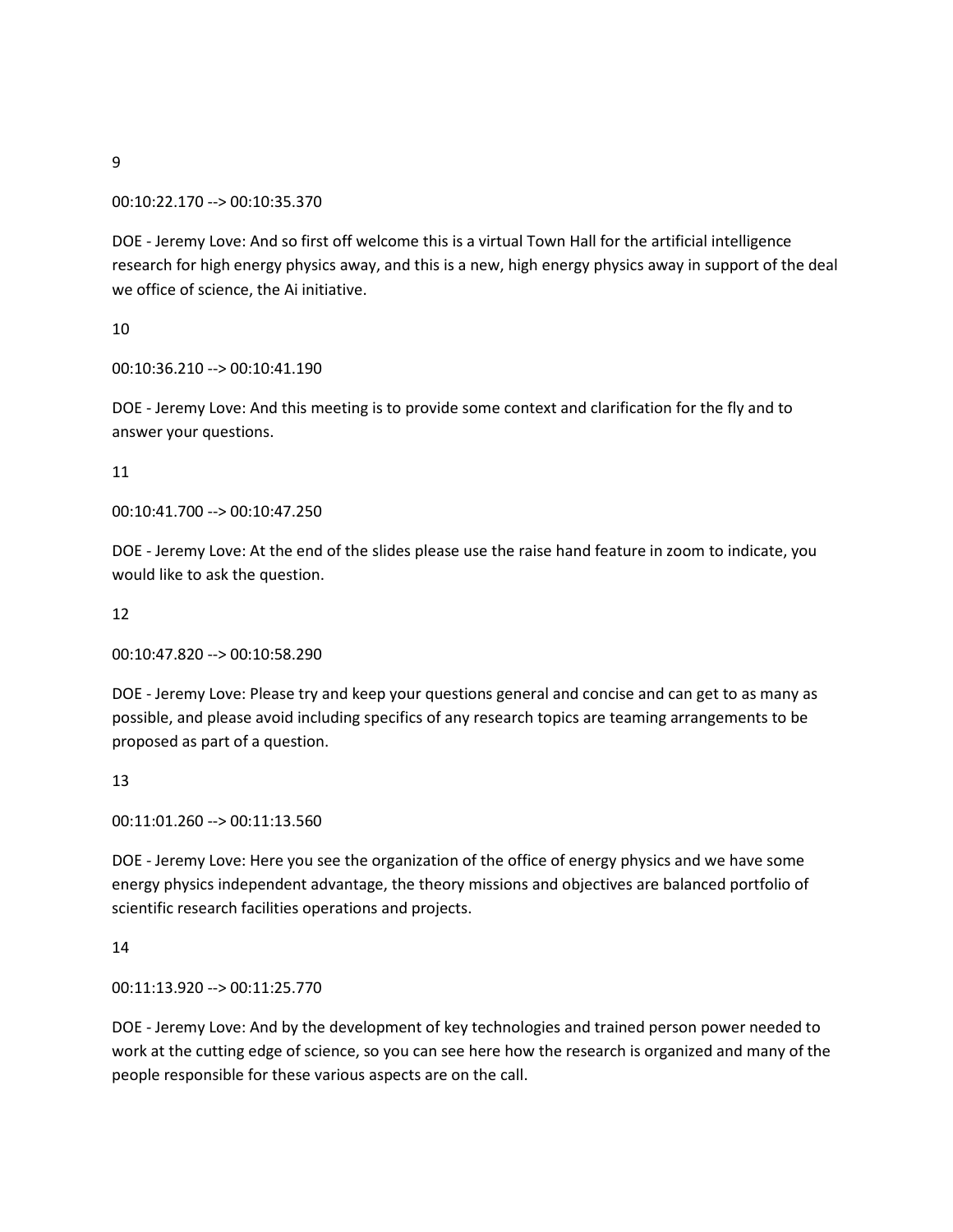00:11:26.190 --> 00:11:34.200

DOE - Jeremy Love: And if you have any questions related to the priorities of those missions of the individual boxes those can be found on the ATP website.

16

00:11:35.940 --> 00:11:41.850

DOE - Jeremy Love: But the mission behind the geophysics program is to understand how the universe works at its most fundamental level.

17

00:11:42.330 --> 00:11:48.960

DOE - Jeremy Love: By discovering the elementary constituents of matter and energy program the interactions between them and exploring the basic nature of space and time.

18

00:11:49.560 --> 00:11:56.370

DOE - Jeremy Love: Experimental science and technology R amp D is mission driven it develops and supports this specific portfolio of projects.

19

00:11:56.700 --> 00:12:04.470

DOE - Jeremy Love: emphasis is placed on supporting science collaborations and all stages conducting experiments and seeking the best power possible science results.

20

00:12:04.950 --> 00:12:11.550

DOE - Jeremy Love: And made significant coherent contributions to facilities and experiments selected for the program including project management.

21

00:12:12.270 --> 00:12:21.270

DOE - Jeremy Love: It supports R amp D that will advance the state of the art in particle accelerators and detectors which lead to new, more capable facilities.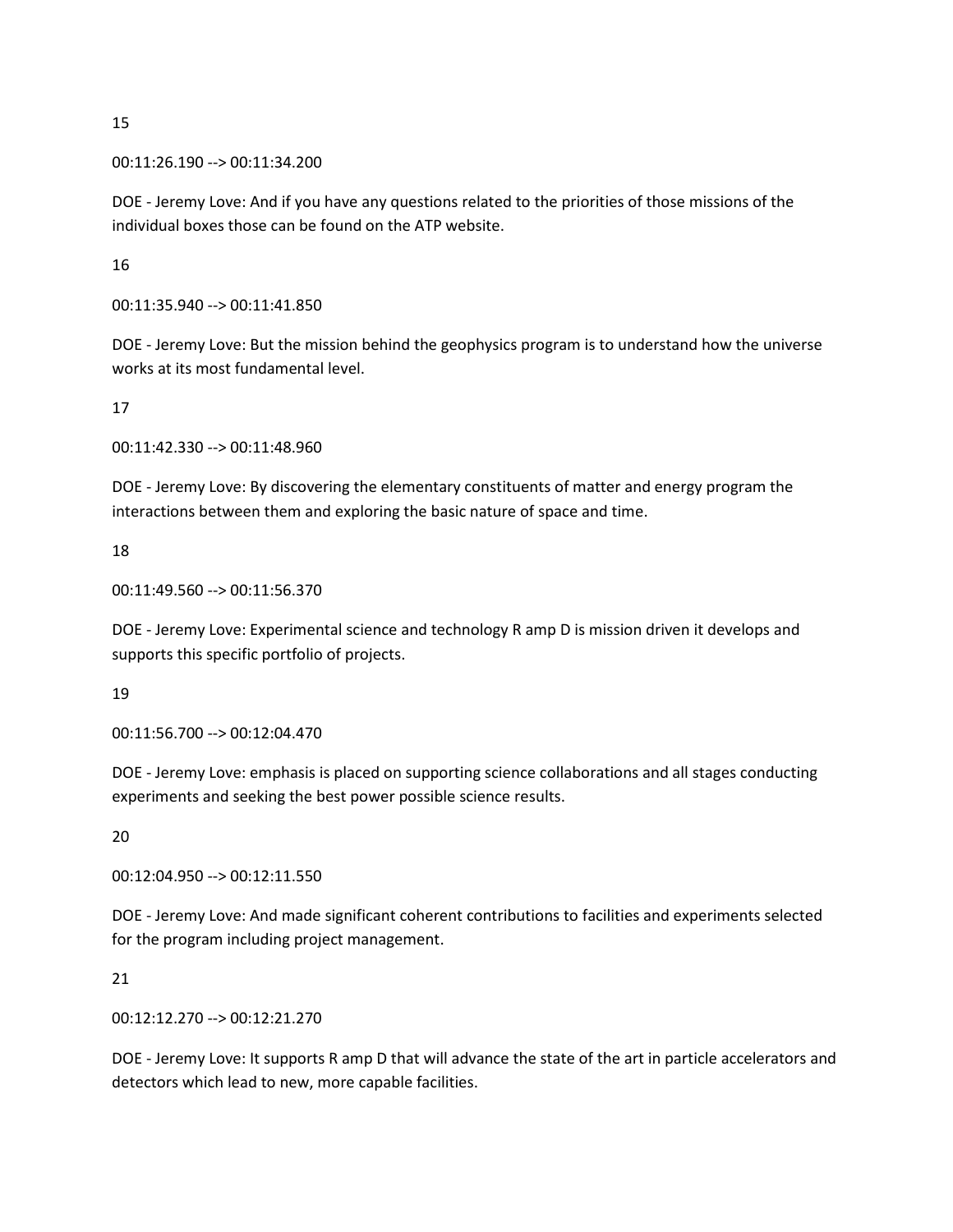00:12:21.660 --> 00:12:29.220

DOE - Jeremy Love: And it supports RD to enable new and transformative capabilities and quantum information and Ai ml and cross cutting technology areas.

23

00:12:29.760 --> 00:12:39.120

DOE - Jeremy Love: The theory programs supports activities that provide the vision and the mathematical framework for understanding and extending our knowledge of particles forces facetime and the universe.

24

00:12:39.690 --> 00:12:53.520

DOE - Jeremy Love: And, in total, high energy physics supports approximately 85% of the US particle physics research that is done in dollar amount, including roughly all the work carried out at a national labs and priorities are set by the p five report.

25

00:12:55.980 --> 00:13:12.690

DOE - Jeremy Love: The President has placed a high priority on ensuring continued US leadership and Ai research and development, the goal is to lead the world in the development of trustworthy Ai and air the future us workforce for the integration of Ai systems across all sectors of economy and society.

26

00:13:14.040 --> 00:13:20.610

DOE - Jeremy Love: broad interest in Ai is being driven by the accumulation of large data sets and growing computational capacity for processing them.

27

00:13:21.240 --> 00:13:26.190

DOE - Jeremy Love: machine learning is included, when appropriate, as a tool to derive insights from these large datasets.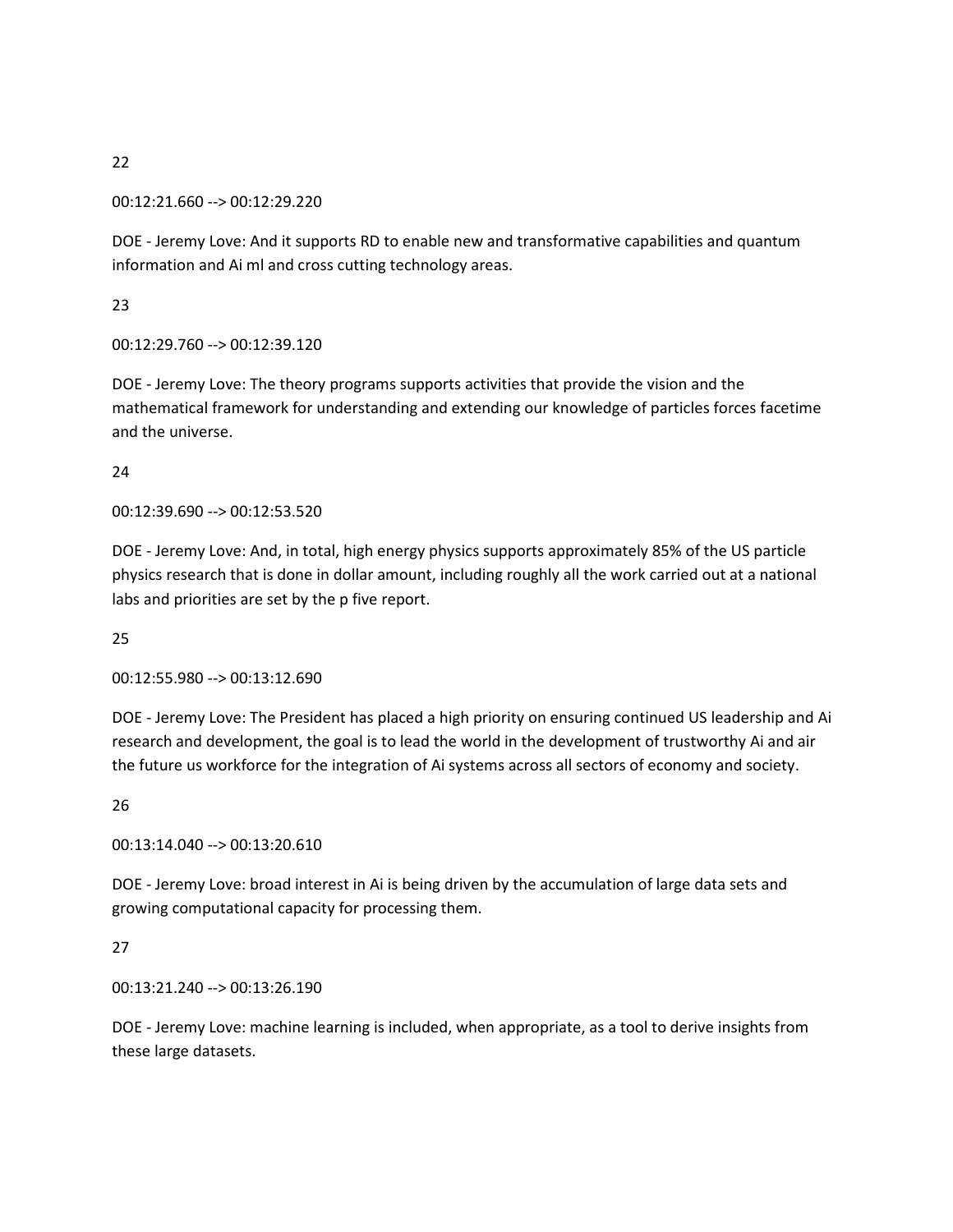```
00:13:26.880 --> 00:13:31.860
```
DOE - Jeremy Love: The daily office of scientists, if you to support Ai research that maximizes the scientific impact.

29

00:13:32.490 --> 00:13:45.690

DOE - Jeremy Love: And this is done by furthering the scientific mission beyond what is currently possible developing new and improved methods of analyzing data sets to extract information and developing tools to broaden participation among the interested communities.

30

00:13:47.460 --> 00:13:58.500

DOE - Jeremy Love: particle physics, has a long history of being early adopters of Ai ml technology and they do this to do great science and a few examples from the past, some of today's most popular Ai ml topics.

31

00:13:58.860 --> 00:14:05.880

DOE - Jeremy Love: Are studies of electronic photon separation and sensitivity improvement for HC searches at the zero from the late 80s.

32

00:14:06.450 --> 00:14:25.080

DOE - Jeremy Love: Study of using vs I know that computational accelerator for CDF isolation trigger based on the Intel utah's neural net processor, and the HARA each one experiment used neural net hardware trigger running xilinx fpga to process events.

33

00:14:26.490 --> 00:14:32.670

DOE - Jeremy Love: So, in recognition of this this long history, high energy physics supports Ai ml research activities through two paths.

34

00:14:33.270 --> 00:14:38.400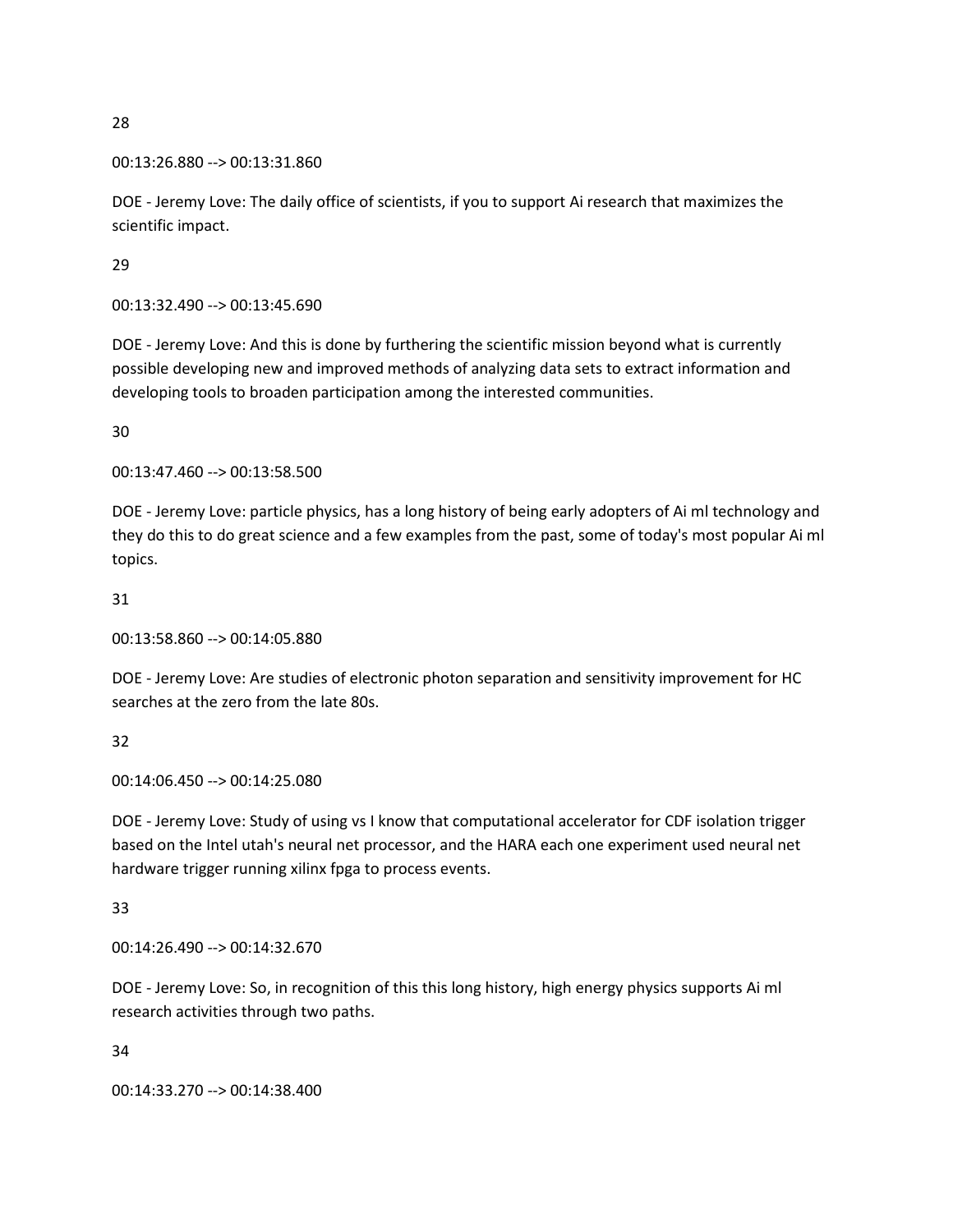DOE - Jeremy Love: The first is programmatic Ai ml, and this is research that isn't integrated and embedded into the.

35

00:14:38.970 --> 00:14:46.590

DOE - Jeremy Love: Frontier programs, these are applications of primarily machine learning techniques used to improve high energy physics results within a given frontier.

36

00:14:47.160 --> 00:14:55.140

DOE - Jeremy Love: And this work is supported to the university and lab comparative review process, in addition, we have a more fly based approach.

37

00:14:55.680 --> 00:15:06.930

DOE - Jeremy Love: For core aim L and this is research into Ai and ml topics from a high energy physics perspective as well as blue sky R amp D that's necessary to enable future ATP breakthroughs across frontiers.

38

00:15:07.620 --> 00:15:18.030

DOE - Jeremy Love: The snapshot of some of the current Korea no programs are several early career words which have been awarded across high energy physics frontiers and include significant Ai ml components.

39

00:15:18.480 --> 00:15:25.080

DOE - Jeremy Love: of machine learning across from tues, which is a computational DTP program to develop machine learning applications behind the geophysics.

40

00:15:25.800 --> 00:15:33.330

DOE - Jeremy Love: The exit tricks project, which is another computationally to program to us to scale computing to perform track reconstruction for high luminosity HC.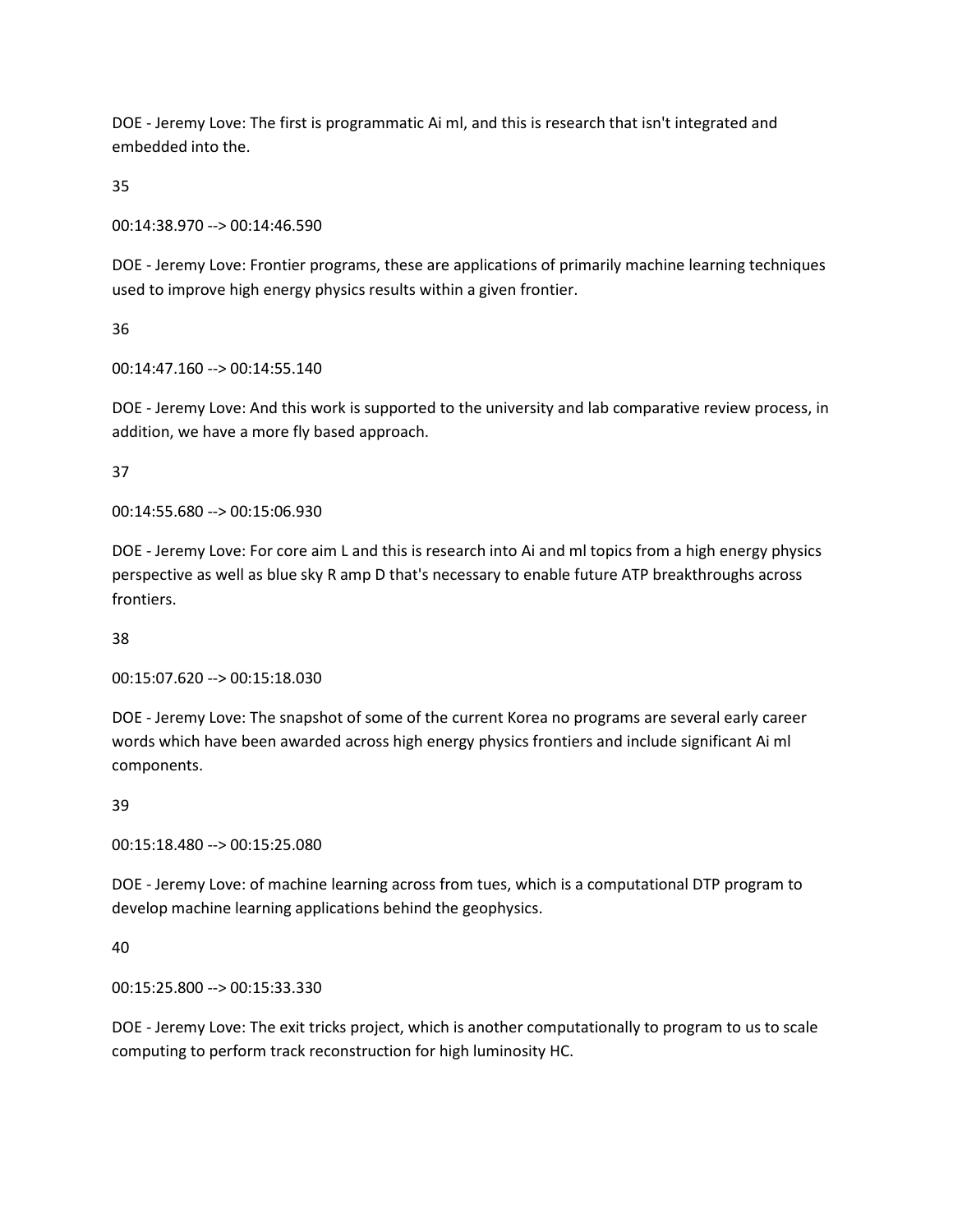00:15:34.290 --> 00:15:46.710

DOE - Jeremy Love: And Ai for science scientific user facilities which are projects to develop Ai systems that can improve online facility operations and to know is this Fo ACP to grow this core Ai and know Program.

42

00:15:48.840 --> 00:15:58.530

DOE - Jeremy Love: This Fo as a key to support new research distinct from the currently funded work or consolidation and existing research that's now being carried out and multiple institutions.

43

00:15:59.130 --> 00:16:05.670

DOE - Jeremy Love: And the thrust of this Fo a are distinct from a complimentary to the university in life, prepare to review core research programs.

44

```
00:16:07.080 --> 00:16:18.690
```
DOE - Jeremy Love: The request applications primarily targeting one in three topic areas, the first is Ai for high energy physics, this is Ai research that furthers high energy physics priorities of pursuing the p five science drivers.

45

00:16:19.200 --> 00:16:27.480

DOE - Jeremy Love: The second is high energy physics for artificial intelligence Ai research that makes use of unique aspects of high energy physics data sets theory, etc.

46

00:16:27.870 --> 00:16:33.270

DOE - Jeremy Love: To improve our understanding of the theoretical capabilities and limitations and fundamental Ai techniques.

47

00:16:33.810 --> 00:16:38.850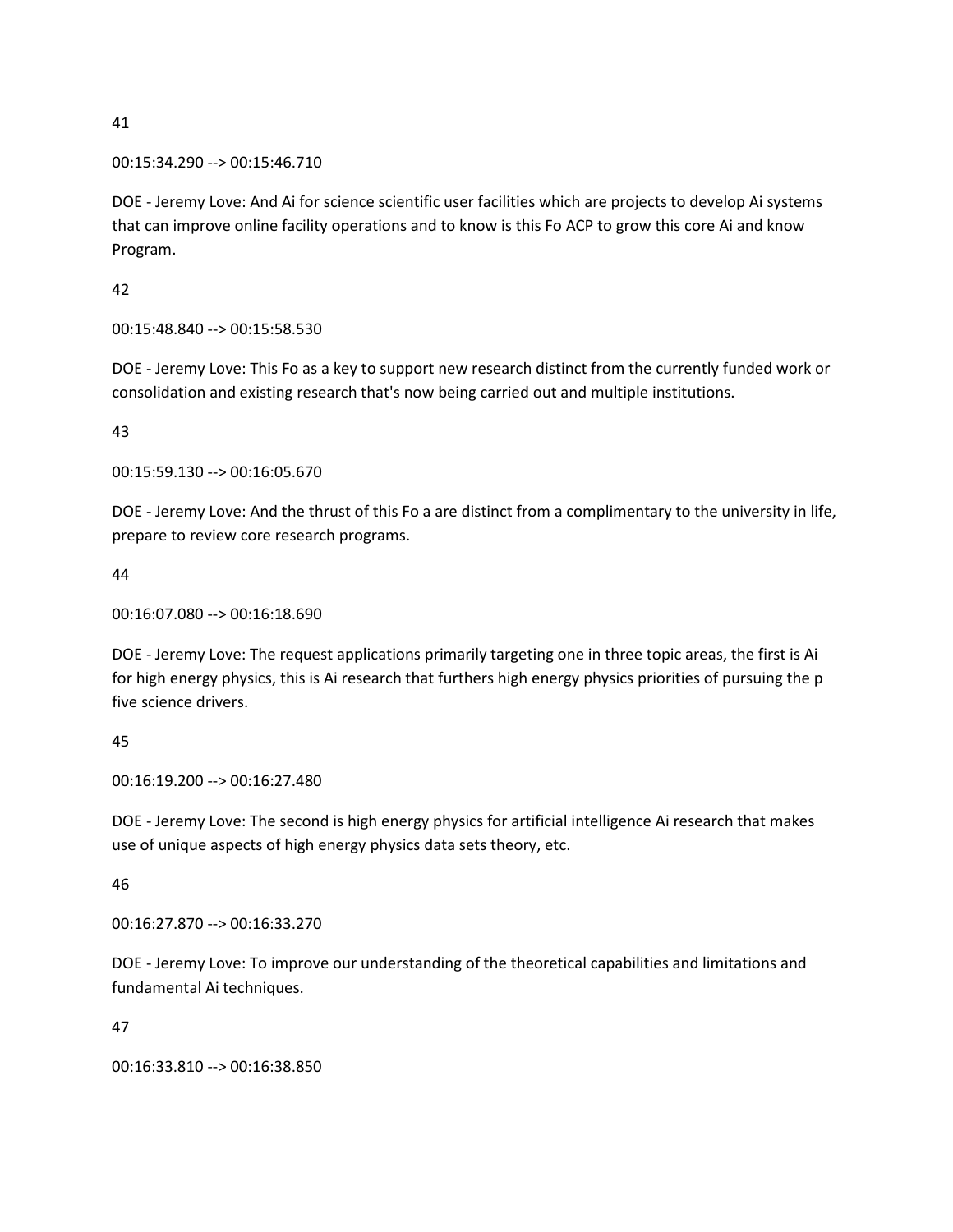DOE - Jeremy Love: And the http API ecosystem, which is a production of open data set software ecosystem.

48

00:16:39.300 --> 00:16:47.010

DOE - Jeremy Love: ecosystems or access to shared computing resources that enable broad democratic participation in our research for energy physics.

49

00:16:47.520 --> 00:16:51.870

DOE - Jeremy Love: And this is, including democratic participation from historically underserved communities.

50

00:16:52.560 --> 00:17:03.780

DOE - Jeremy Love: And the first thrust the Ai very GP proposals or software innovative applications of Ai tools and techniques or demonstration and development of new capabilities that are not currently available to HIV HIV researchers.

51

00:17:04.170 --> 00:17:09.120

DOE - Jeremy Love: These applications that go well beyond programmatic aim or research or especially encouraged.

52

00:17:11.100 --> 00:17:16.680

DOE - Jeremy Love: So the solicitation provides up to a total of \$10 million over three years or 3.3 million per year.

53

00:17:17.220 --> 00:17:24.810

DOE - Jeremy Love: And as few as to and as many as 50 projects may be supported and the exact expected number is to be determined by the number of.

54

00:17:25.110 --> 00:17:33.660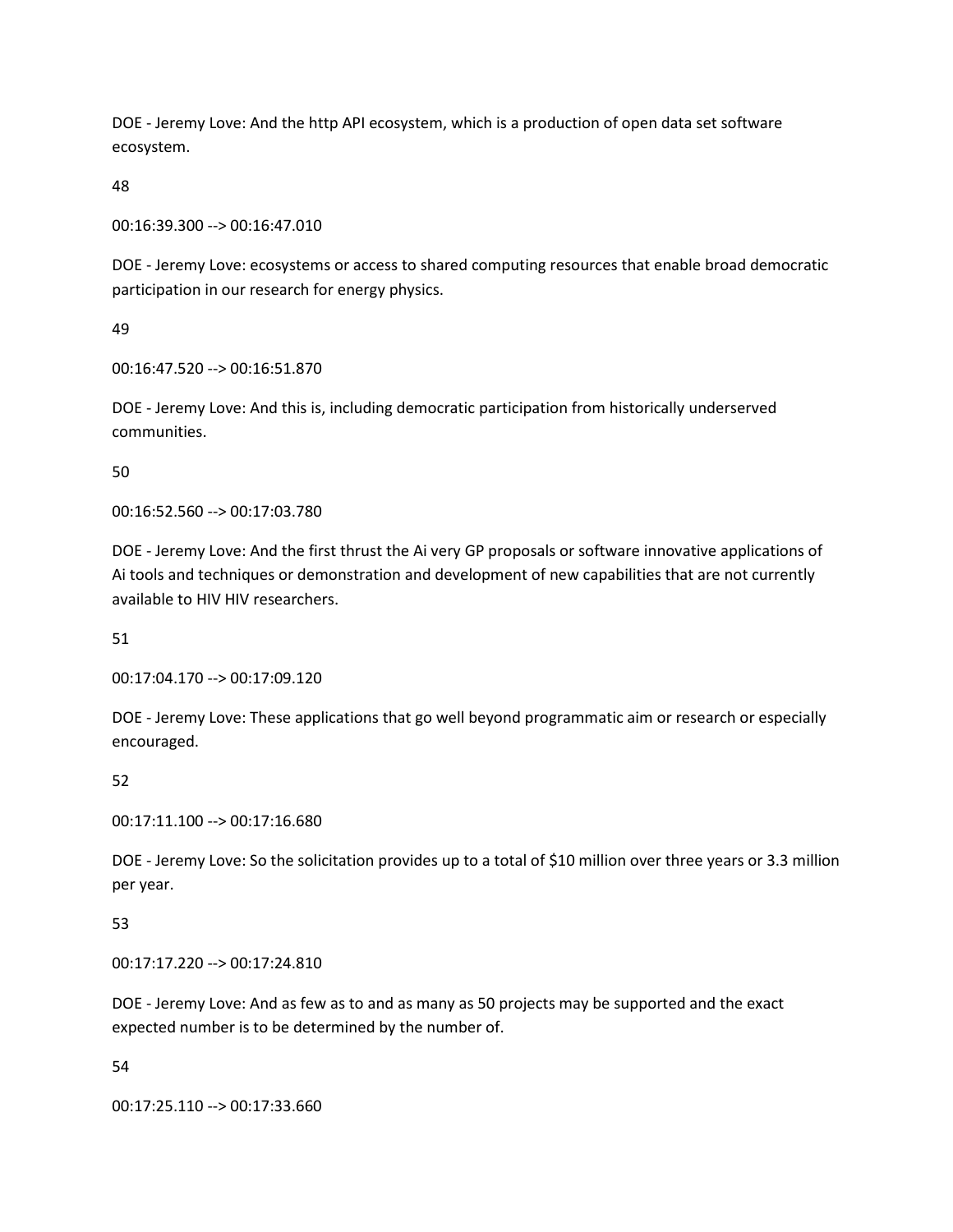DOE - Jeremy Love: meritorious proposals received, but the expectation is that will be approximately three multi institution proposals and on the order of 10 seed proposals.

55

00:17:34.530 --> 00:17:45.030

DOE - Jeremy Love: eligible institutions or universities and colleges, as well as do we national labs through two distinct paths, the first is multi institution team proposals that are led by do we national labs.

56

00:17:45.600 --> 00:17:59.280

DOE - Jeremy Love: With an anticipated a word size of between 500 and 750 K per year and single institution cedar Ward proposals form university and colleges in the anticipated award size is between 50 and 75.

57

00:18:00.900 --> 00:18:18.450

DOE - Jeremy Love: But there's a contender optional but highly encouraged and the deadline is April 21 at 5pm Eastern we do not anticipate encouraging or discouraging lives, however, we will use them to start preparing the review process and so having an ally, will allow us to make any decisions.

58

00:18:19.740 --> 00:18:30.720

DOE - Jeremy Love: The full application deadline is may 24 at midnight Eastern standard time and research is the primary priority support through this F away with hardware at a lower level.

59

00:18:31.920 --> 00:18:46.350

DOE - Jeremy Love: proposals are asked to estimate the computing resources they will need and to identify how those needs will be met modest computing time at nurse may be available for some successful proposals and, if necessary, that should be identified in the proposal.

60

00:18:48.330 --> 00:18:55.470

DOE - Jeremy Love: So, as mentioned, there are two application pass the first is our multi institution team applications that must be led by the national lab.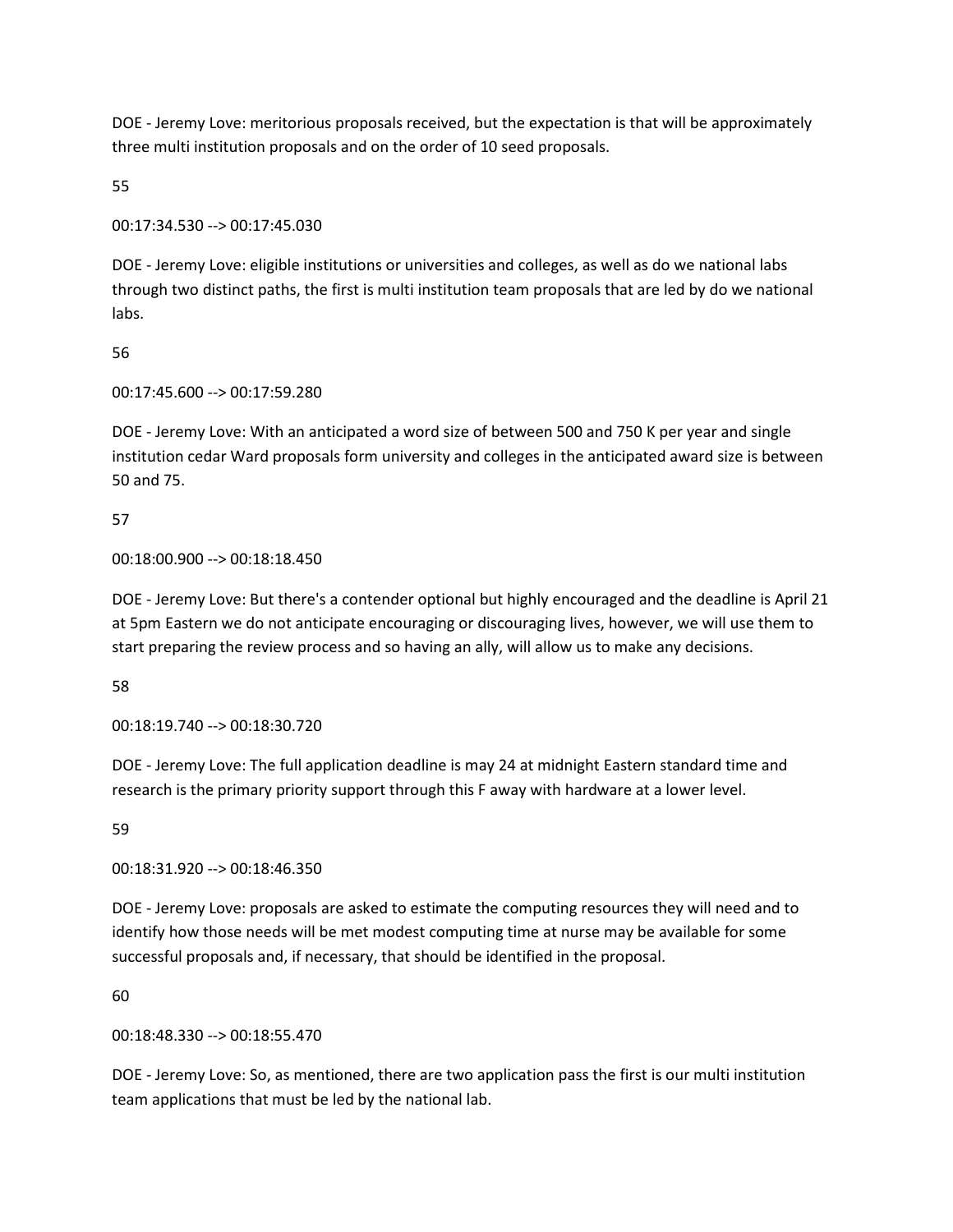00:18:56.310 --> 00:19:10.980

DOE - Jeremy Love: And these are submitted as a single application Bible lead lab with sub awards to other do a national labs colleges universities or other eligible institutions as identify them if away and as appropriate for the research without restriction or requirement.

62

00:19:12.060 --> 00:19:22.770

DOE - Jeremy Love: I believe API from the lead lab is expected to charge 25% of their effort to the award the lead PA may not appear as a senior investigator or key personnel on any other application.

63

00:19:24.210 --> 00:19:37.350

DOE - Jeremy Love: Ideally national labs may submit up to form of the institution applications and do a national labs may not submit single institution see the applications and the project narrative limit for multi institution awards is 15.

64

00:19:39.510 --> 00:19:45.840

DOE - Jeremy Love: single institution seat applications, the other path must be submitted by an eligible institutions such as a college or university.

65

00:19:46.380 --> 00:19:54.120

DOE - Jeremy Love: And then may contain multiple P is from that institution and each institution may submit up to four single institution seat or patients.

66

00:19:54.930 --> 00:20:05.190

DOE - Jeremy Love: And this is, regardless of their participation of any of the p eyes as civil liberties in multi institution applications and the project narrative for single institution is limited to five pages.

67

00:20:09.090 --> 00:20:24.960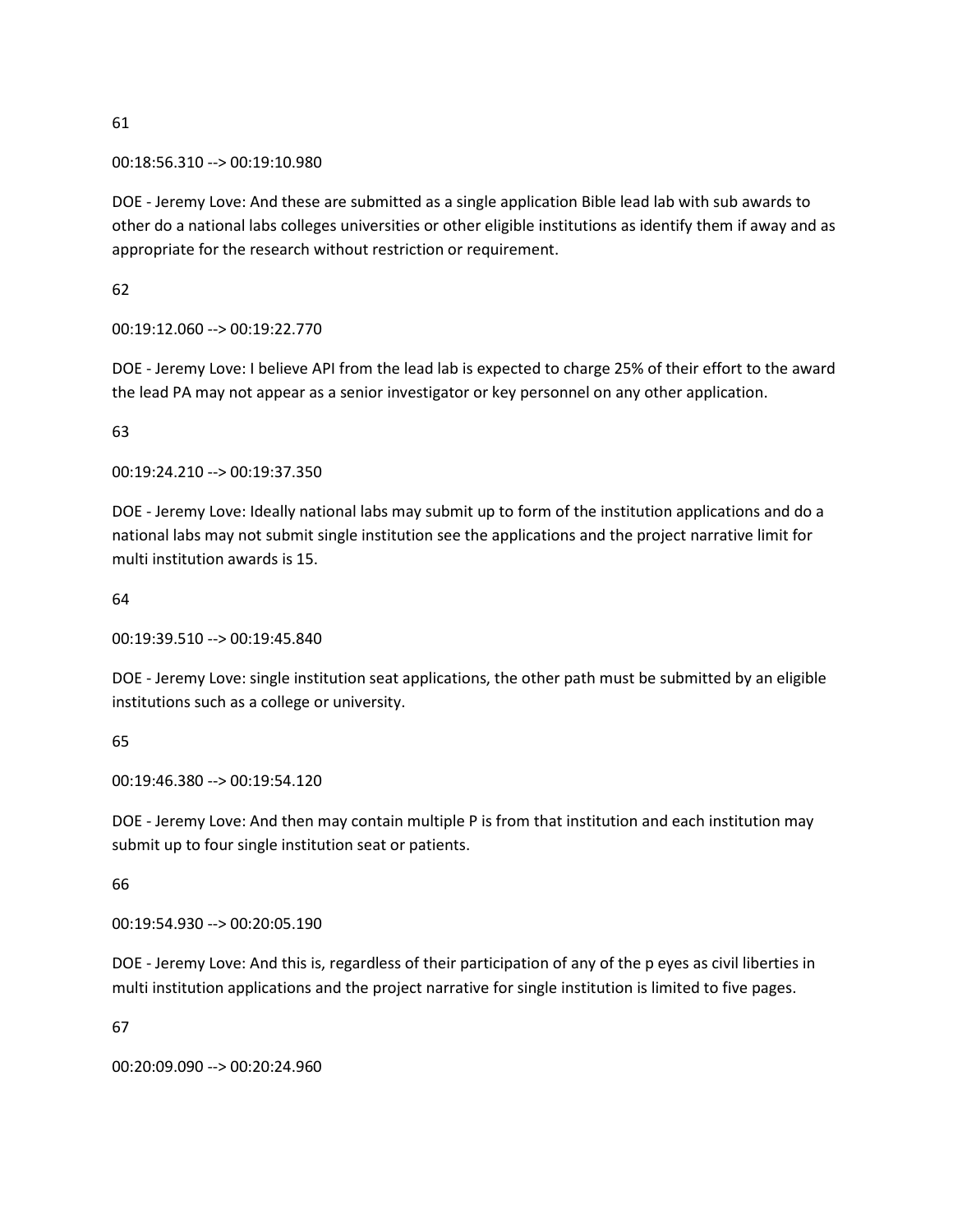DOE - Jeremy Love: The multi institution teams were seeking broad ambitious research that requires the multiple institutions to address multifaceted questions with scientific inquiry, and this is particularly appropriate when these challenges can be factor eyes across the TEAM members and institutions.

68

00:20:26.580 --> 00:20:32.760

DOE - Jeremy Love: Seed applications were looking for exploratory investigations and smaller scale studies, a feasibility.

69

00:20:33.330 --> 00:20:40.980

DOE - Jeremy Love: And so we're looking for researchers or institutions that are new to either Ai research or ATP research or.

70

00:20:41.700 --> 00:20:47.370

DOE - Jeremy Love: Experienced fee eyes and institutions that are looking to establish the feasibility of blue sky research idea.

71

00:20:48.270 --> 00:21:04.710

DOE - Jeremy Love: and have these two paths Both are equally valid and encouraged and both the Multi institution and seed paths multi disciplinary efforts are encouraged when appropriate for the proposed work, and these are partnerships across ATP frontiers and with non ATP Ai ml experts.

72

00:21:05.790 --> 00:21:13.710

DOE - Jeremy Love: are given the expected number of awards and the level of interest that we've received so far enough away review process is expected to be extremely competitive.

73

00:21:14.460 --> 00:21:24.330

DOE - Jeremy Love: As always, the focus should be on submitting high quality proposals and not strictly on the quantity submitted institutions are allowed to submit it for applications but are not required to do so.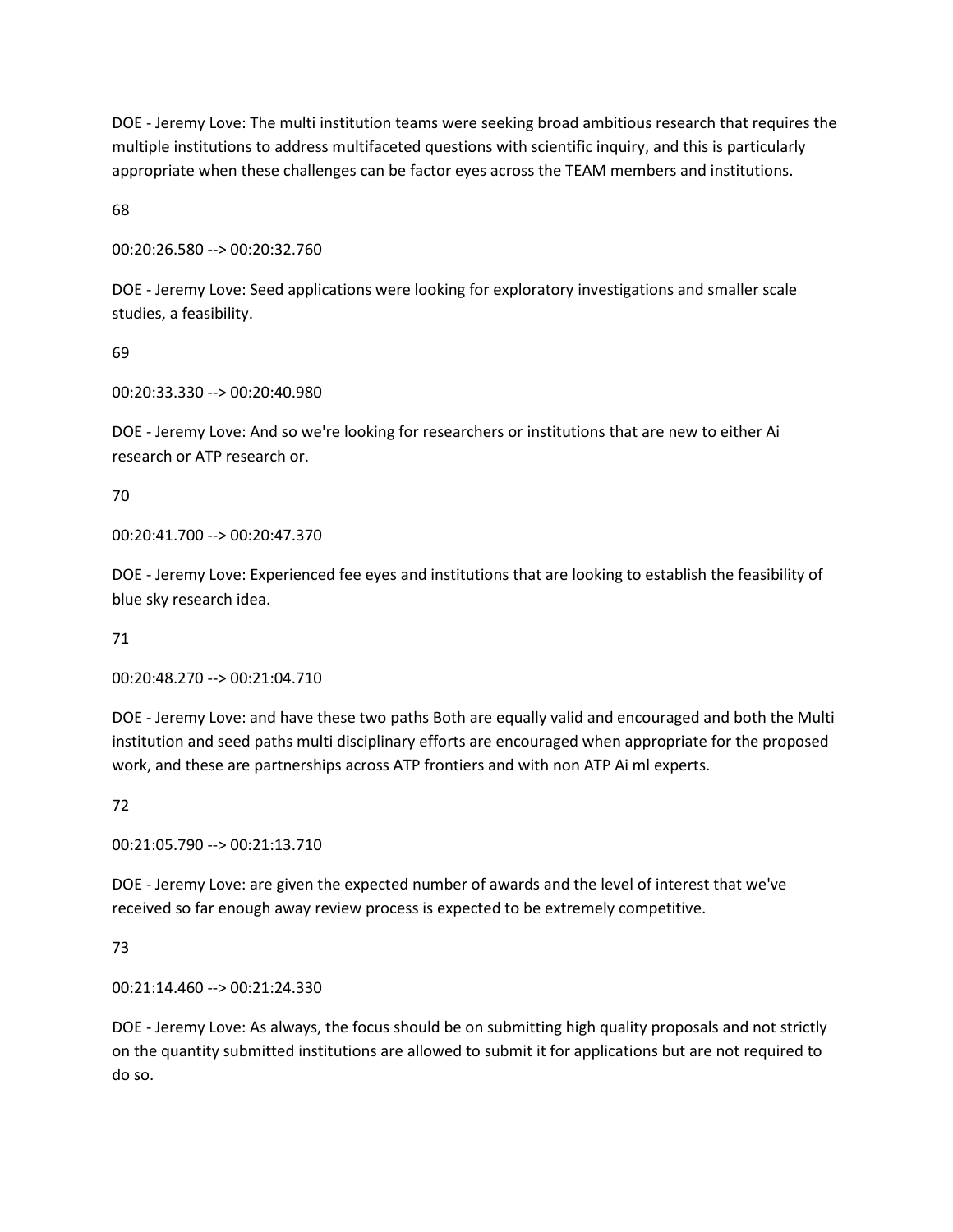00:21:27.150 --> 00:21:36.840

DOE - Jeremy Love: So there have been changes to the dmv office of science Fo aids for apply 22 please read the fly very carefully for details of specific requirements.

75

00:21:37.410 --> 00:21:45.660

DOE - Jeremy Love: As always start very early and do not wait for a response to the NLRB submitted to begin preparation of the full application.

76

00:21:46.350 --> 00:21:56.520

DOE - Jeremy Love: Please rate a sensible and well formatted and spell check coi list and follow the updated guidance in the fly for who should be included on that list of coi names.

77

00:21:57.660 --> 00:22:05.280

DOE - Jeremy Love: Letters of support or recommendation are not allowed for applications, however letters from experimental collaborations that are targeted by.

78

00:22:05.850 --> 00:22:19.350

DOE - Jeremy Love: posed research and studying a willingness to perform routine unnecessary software maintenance after the award period are not considered letters of support they are considered letters of collaboration and each application may include up to five letters of collaboration.

79

00:22:20.400 --> 00:22:24.990

DOE - Jeremy Love: And finally, as always, please do not wait until the deadline to submit applications.

80

00:22:26.070 --> 00:22:29.910

DOE - Jeremy Love: So that is all, so we will now open the floor for questions.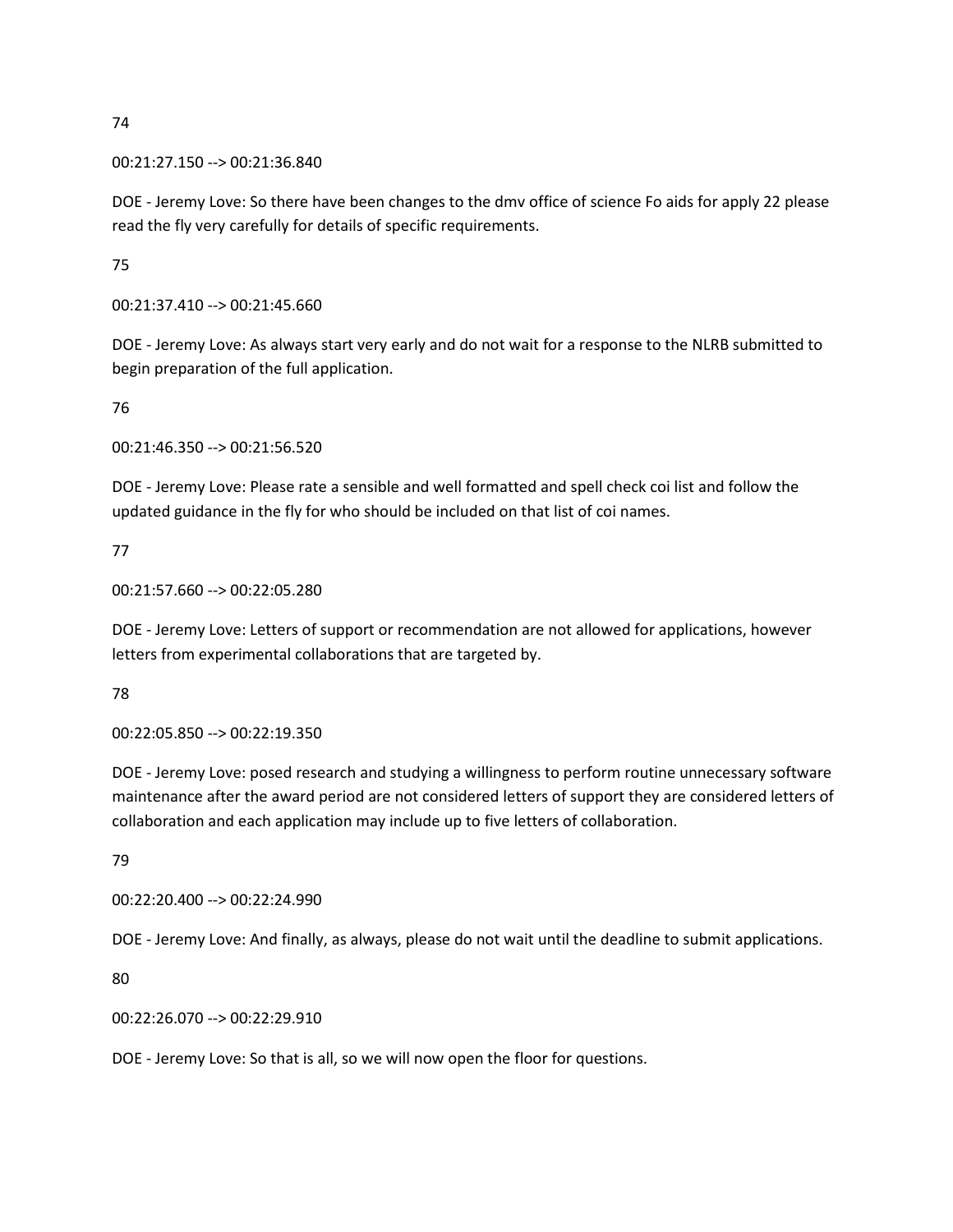```
00:22:34.290 --> 00:22:38.010
```
Glen Crawford: JEREMY there's a question in the chat about the page limits.

82

```
00:22:43.200 --> 00:22:54.930
```
DOE - Jeremy Love: Okay, if the fly says 2010 it is 20 and I have a typo So the first question from non trend is in the fly it says multi institution applications should be less than 20 pages, but here treatments 15.

83

```
00:22:56.160 --> 00:22:57.810
```
DOE - Jeremy Love: With clarify the.

84

```
00:22:58.950 --> 00:23:08.490
```
DOE - Jeremy Love: Clarification is that it must be 20 and the same question was asked by oxygen hydrogen as well, so my apologize, I will update the slides with the correct number.

85

```
00:23:21.960 --> 00:23:22.290
```
Thank you.

86

00:23:26.190 --> 00:23:27.720

DOE - Jeremy Love: There additional question.

87

00:23:28.350 --> 00:23:32.040

Glen Crawford: there's a couple of hands raised, I don't know if you want to call them people JEREMY or if you can see them.

88

00:23:32.220 --> 00:23:36.660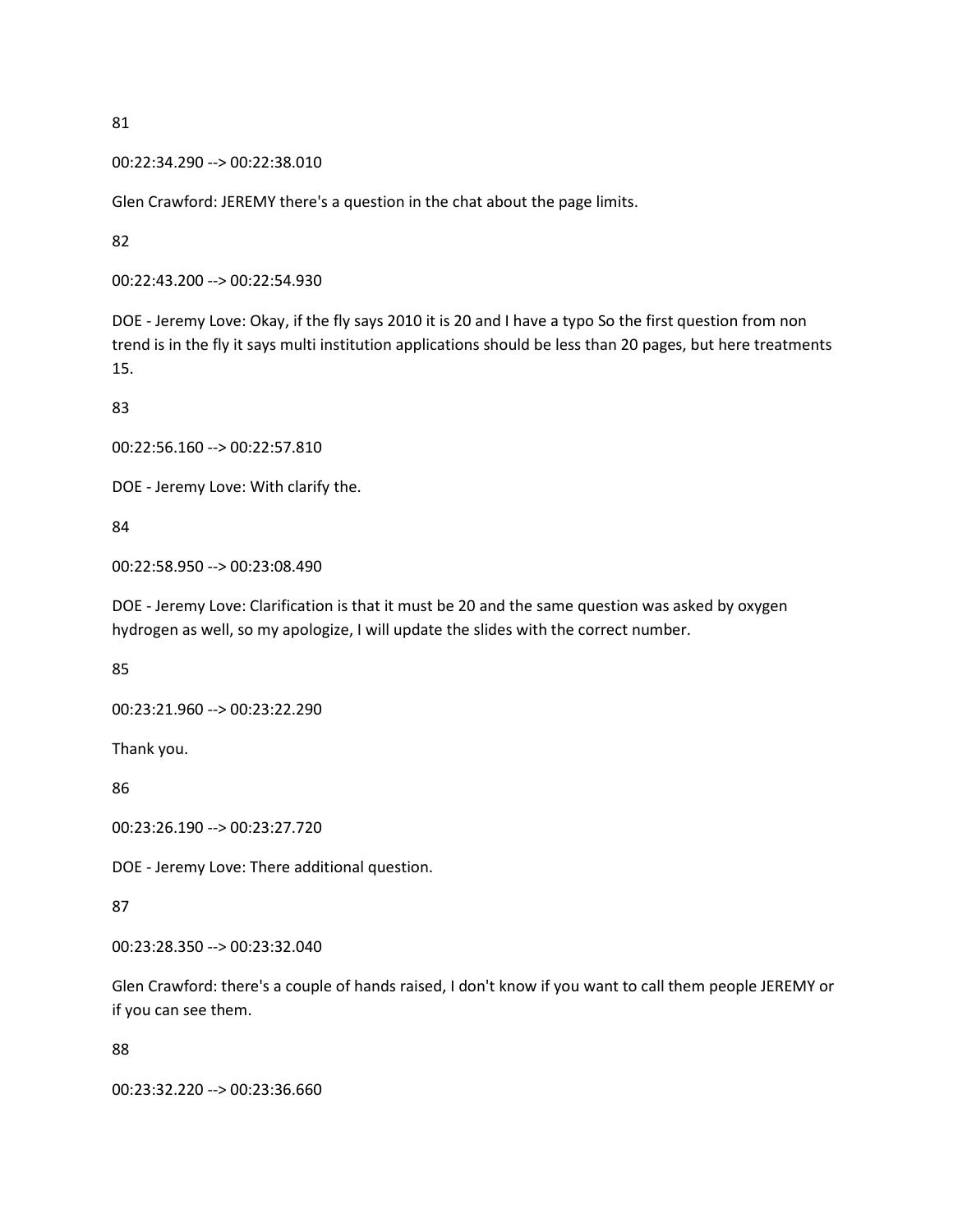DOE - Jeremy Love: yeah i'm sorry i'm trying to see participant list here we go.

89

00:23:42.210 --> 00:23:49.770

DOE - Jeremy Love: So, on my list Jonathan Khan, is the first person with their hand raise your hand if you'd like to ask your question.

90

00:23:51.090 --> 00:23:51.720

Yonatan Kahn: hi can you hear me.

91

00:23:52.320 --> 00:24:04.080

Yonatan Kahn: Yes, thanks so much i'm so reading the thought it looked like the recommendation was the focus for this proposal is exclusively on either one of the tracks have for Ai or Ai for have.

92

00:24:04.920 --> 00:24:14.220

Yonatan Kahn: But in a lot of sort of applications in this there's a really virtuous cycle in developing sort of new tools and then showing how that application can can help drive stuff forward.

93

00:24:14.490 --> 00:24:21.360

Yonatan Kahn: um so would it be allowable to have some component of both but sort of have one either be the be the primary focus.

94

00:24:22.110 --> 00:24:27.030

DOE - Jeremy Love: yeah that's absolutely correct so there's obviously going to be some overlap and you know research that's.

95

00:24:27.240 --> 00:24:41.460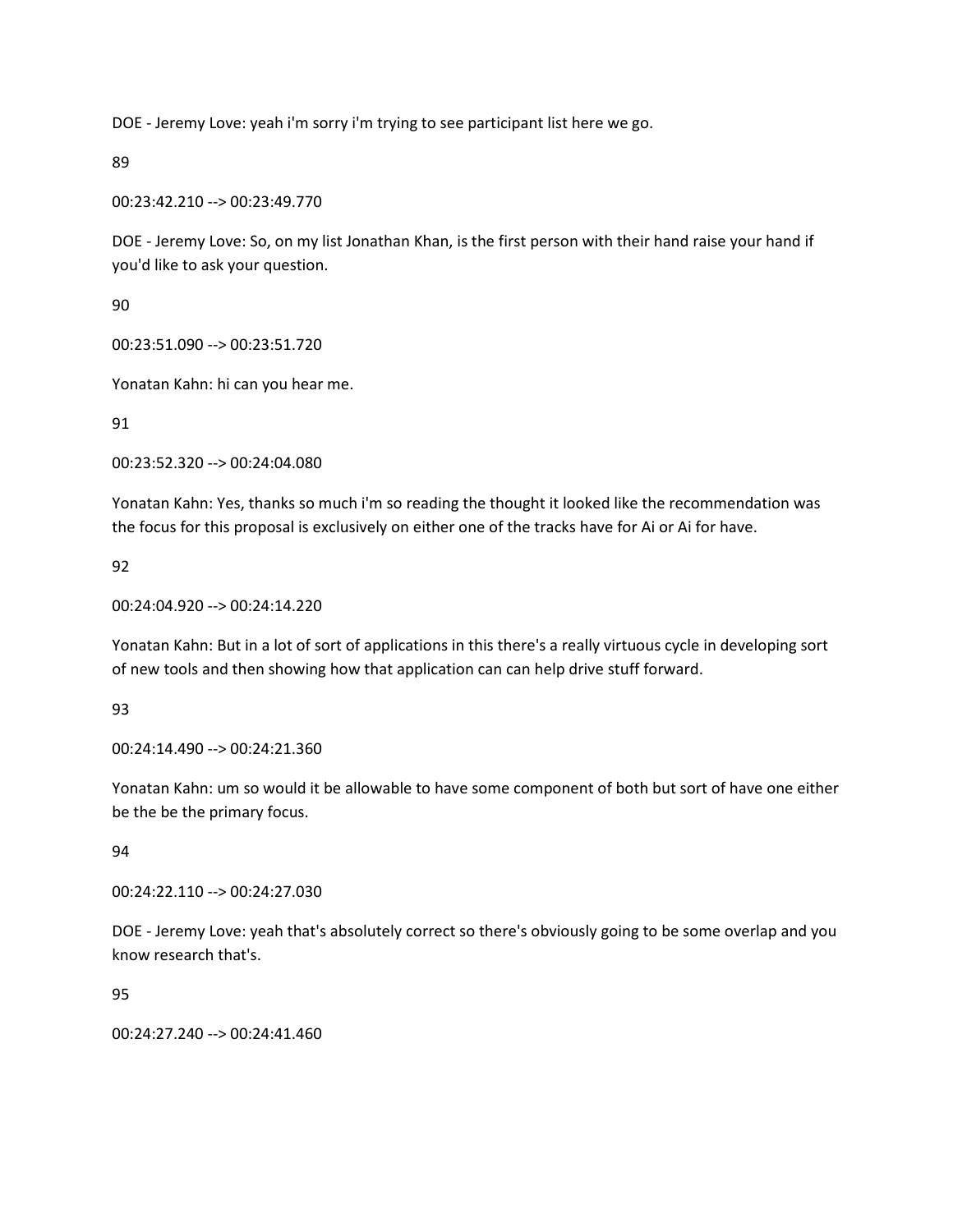DOE - Jeremy Love: Primarily, targeting one area will have demonstrations in the other and may result in you know papers, or some other product and the other area that's of interest and that's clearly allowable The goal is to primarily focus on one area is that all.

96

00:24:42.840 --> 00:24:43.410

Yonatan Kahn: Right, thank you.

97

00:24:45.960 --> 00:24:49.050

DOE - Jeremy Love: Thank you, it looks like Stefan luck is next.

98

00:24:52.350 --> 00:24:52.950

Stephane Willocq: Can you hear me.

99

00:24:53.700 --> 00:24:54.450

DOE - Jeremy Love: hello, yes.

100

00:24:54.540 --> 00:25:04.140

Stephane Willocq: Yes, right so um I have a question on I think it's on your slides number seven where you show the different these different rod the tracks I guess.

101

00:25:04.410 --> 00:25:20.100

Stephane Willocq: Yes, in particular the Ai forehead where, as you mentioned, part of this activity has been funded through the best program i'd like to understand why, where is the line between the two so.

102

00:25:22.440 --> 00:25:24.300

Stephane Willocq: If you understand my question right.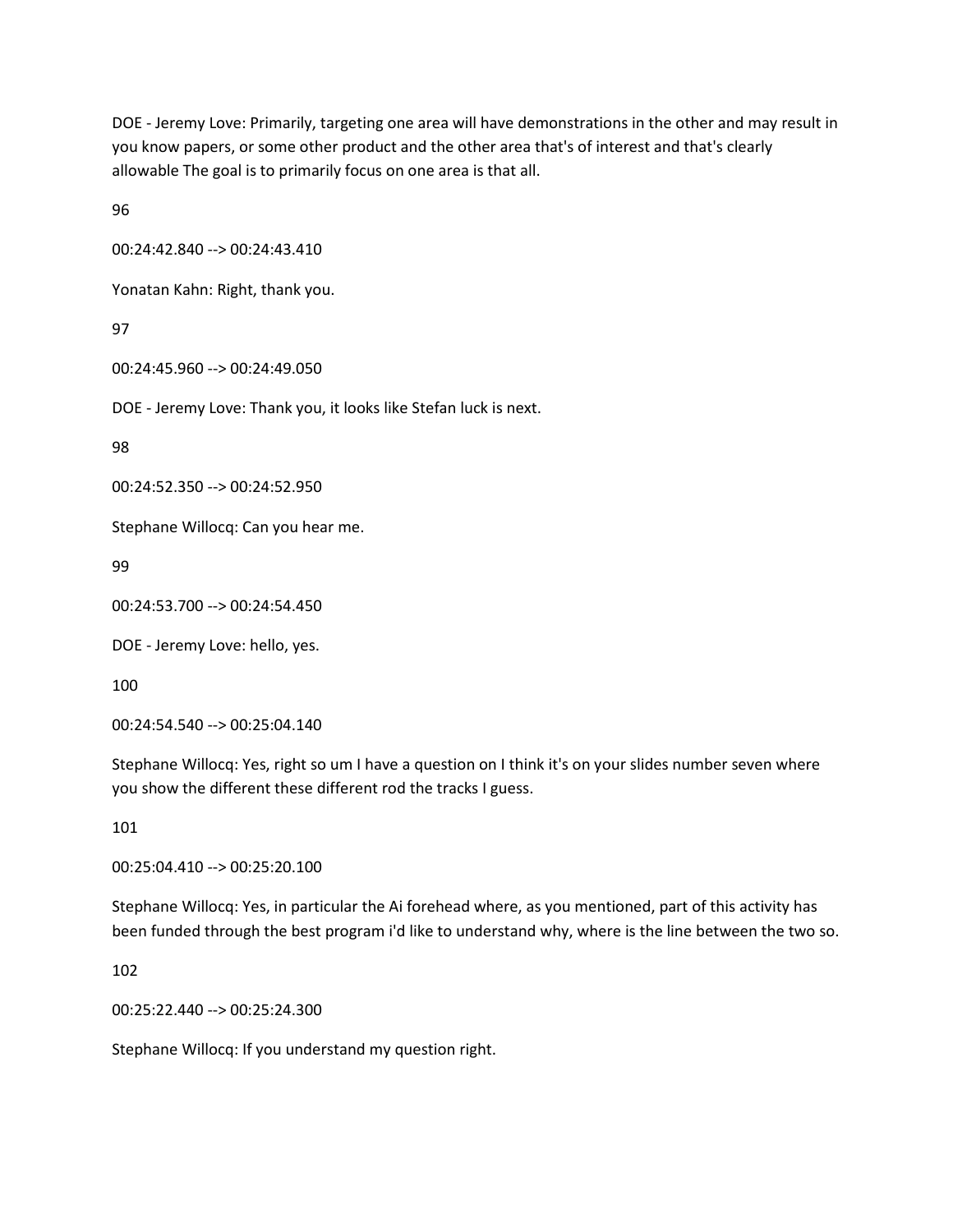00:25:24.750 --> 00:25:28.110

DOE - Jeremy Love: I think I do um so the the.

104

00:25:30.870 --> 00:25:37.050

DOE - Jeremy Love: The line is you know, not necessarily well defined, but the goal is to really find work that as well beyond it.

105

00:25:37.890 --> 00:25:53.070

DOE - Jeremy Love: So, for example, if you are funded to do some research using machine learning techniques and you're proposing to use, you know more modern techniques to do that sort of machine learning research I think we're looking for something a little bit more ambitious and that sort of thing.

106

00:25:54.120 --> 00:26:06.540

DOE - Jeremy Love: If you're proposing to bring machine learning to a new area that you're funded to work on, but not to use machine learning in that area, I think that would be something that we are open to considering if that makes the line, a little bit clear.

107

00:26:07.140 --> 00:26:19.410

DOE - Jeremy Love: I do have the actual descriptions from the Fo a in my backup slides I don't know if this is necessarily or helpful but that's a little bit more detailed description of the three areas okay.

108

00:26:25.980 --> 00:26:26.580

Stephane Willocq: Okay, thank you.

109

00:26:30.810 --> 00:26:35.940

DOE - Jeremy Love: looks like Jesse Shelton is the third hand or there was raised in the.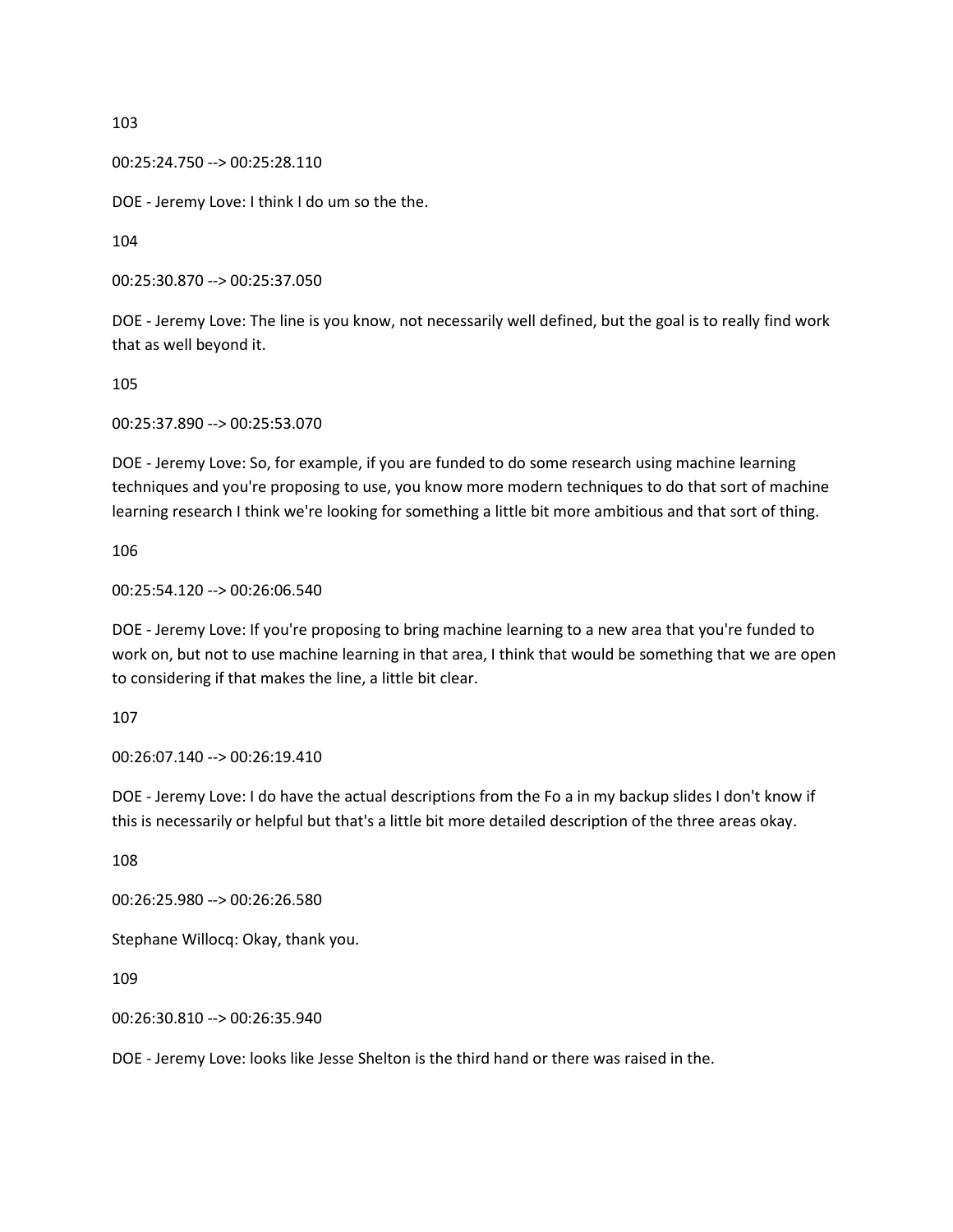00:26:39.540 --> 00:26:42.570

Jessie Shelton: Yes, I did not realize my hand was up.

111

00:26:46.230 --> 00:26:51.120

DOE - Jeremy Love: Okay, so there's some questions in the chat looks like.

112

00:26:53.970 --> 00:26:57.150

DOE - Jeremy Love: Some your Kim asked, could you please explain again.

113

00:26:58.230 --> 00:27:10.920

DOE - Jeremy Love: For the http for Ai, I would like to understand the goal better yes so as shown on the side that maturity here http for Ai is really trying to seek you know.

114

00:27:11.610 --> 00:27:19.500

DOE - Jeremy Love: better insight into artificial intelligence and machine learning tools and techniques and that sort of insight gained.

115

00:27:19.980 --> 00:27:27.990

DOE - Jeremy Love: Through high energy physics So these are questions that you need petabytes of well understood data that sort of thing if you have.

116

00:27:28.800 --> 00:27:39.840

DOE - Jeremy Love: sort of well validated models that you can use uncertainty quantification for physics informed machine learning those sorts of topics are sort of what we're looking for.

117

00:27:41.280 --> 00:27:48.420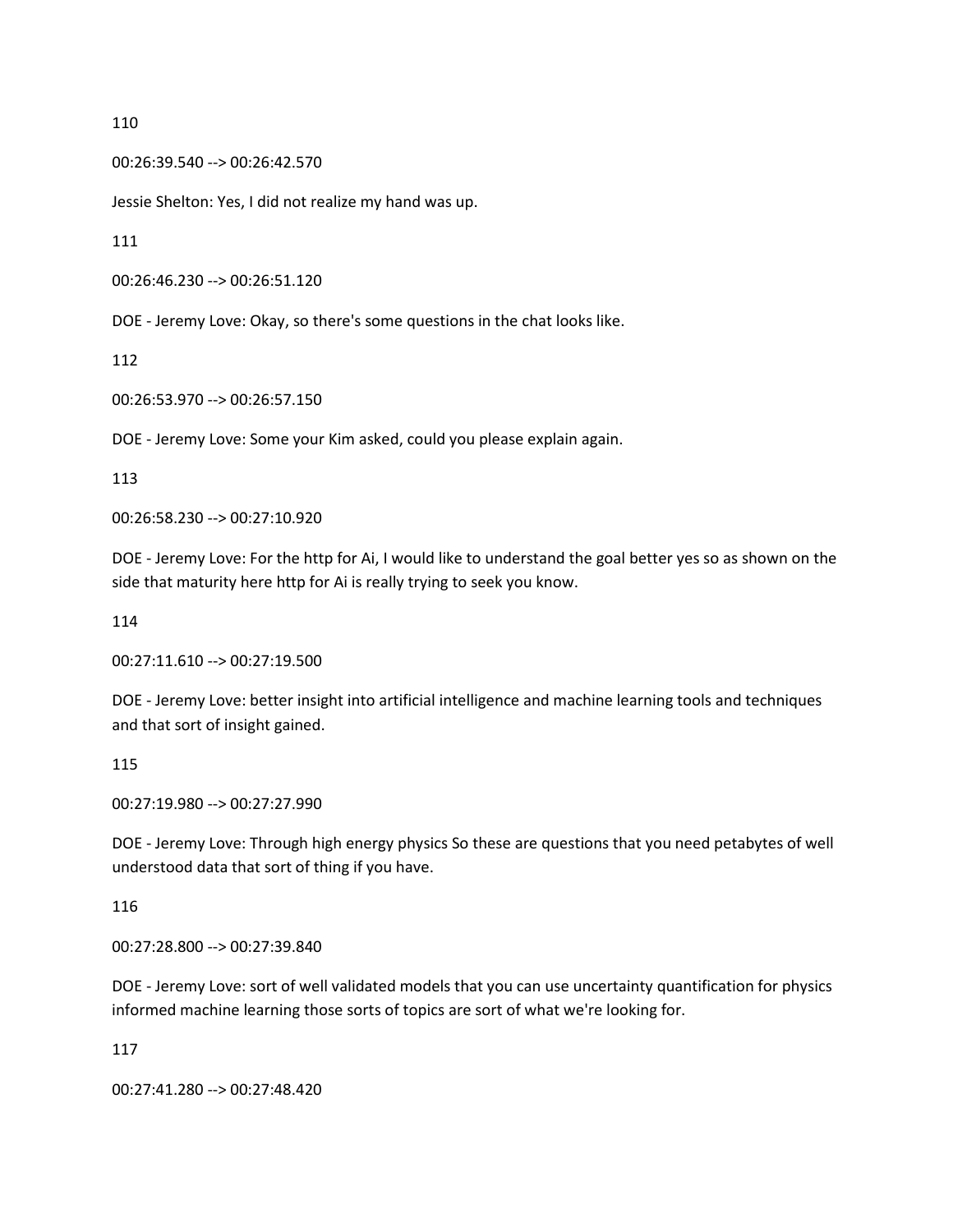DOE - Jeremy Love: machine learning enhance modeling and simulation those those types of things, I hope that sort of answers your question.

118

00:27:52.140 --> 00:28:03.840

DOE - Jeremy Love: there's another question in the chat from David share, could you please clarify what establishing feasibility of blue sky research means in the context of the seed grants.

119

00:28:04.530 --> 00:28:13.290

DOE - Jeremy Love: For example, if one writes proof of concept papers using toy collider data which might go on http ah, for example, is this what is meant by boost our research.

120

00:28:13.650 --> 00:28:24.090

DOE - Jeremy Love: And I think the answer to that question is maybe it will sort of depend on what what the application is of the Tory Monaco.

121

00:28:24.990 --> 00:28:38.940

DOE - Jeremy Love: But I think that could certainly be the right idea, so I think these are sort of the idea would be that these are sort of proof of concept applications that that you know, are our new and have not been explored yet.

122

00:28:39.840 --> 00:28:53.580

DOE - Jeremy Love: But were some small amount of effort, a few Grad students postdocs something on that order could establish whether this is a an interesting path to pursue in the future and make more realistic I think that's the type of application that we're seeking.

123

00:28:55.380 --> 00:29:02.790

DOE - Jeremy Love: Hopefully that makes sense and these can be extremely ambitious applications, you know transfer learning or whatever.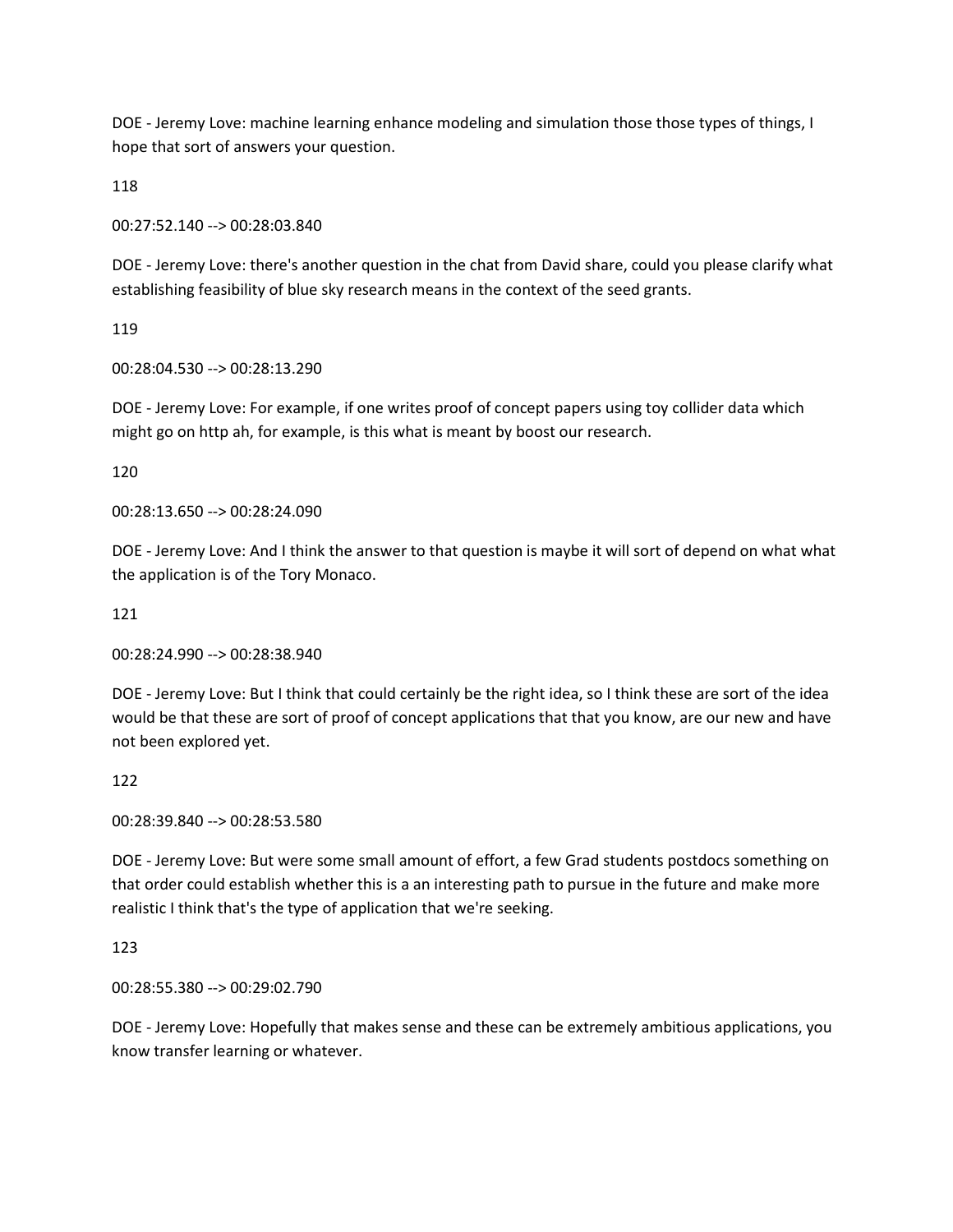00:29:04.200 --> 00:29:05.010

DOE - Jeremy Love: is appropriate.

125

```
00:29:06.600 --> 00:29:09.480
```
DOE - Jeremy Love: um okay out that that answers your question.

126

00:29:12.390 --> 00:29:13.050

DOE - Jeremy Love: Okay excellent.

127

00:29:15.390 --> 00:29:23.520

DOE - Jeremy Love: looks like we have another hand from a I don't know Stefan is is your hand leftover from before.

128

00:29:26.190 --> 00:29:30.990

Stephane Willocq: Yes, it is sorry I yeah I did the interface is different than i'm used to.

129

00:29:32.970 --> 00:29:38.820

DOE - Jeremy Love: webinars um so it looks like non China has has hundreds monkey like to ask question.

130

00:29:39.690 --> 00:29:48.120

Nhan Tran: yeah I hear me um I was wondering how overlaps with current like open.

131

00:29:49.230 --> 00:30:00.630

Nhan Tran: API funding proposals should be handled on thinking, in particular, like early career award proposal should we be can, should we worry about it overlaps or or not.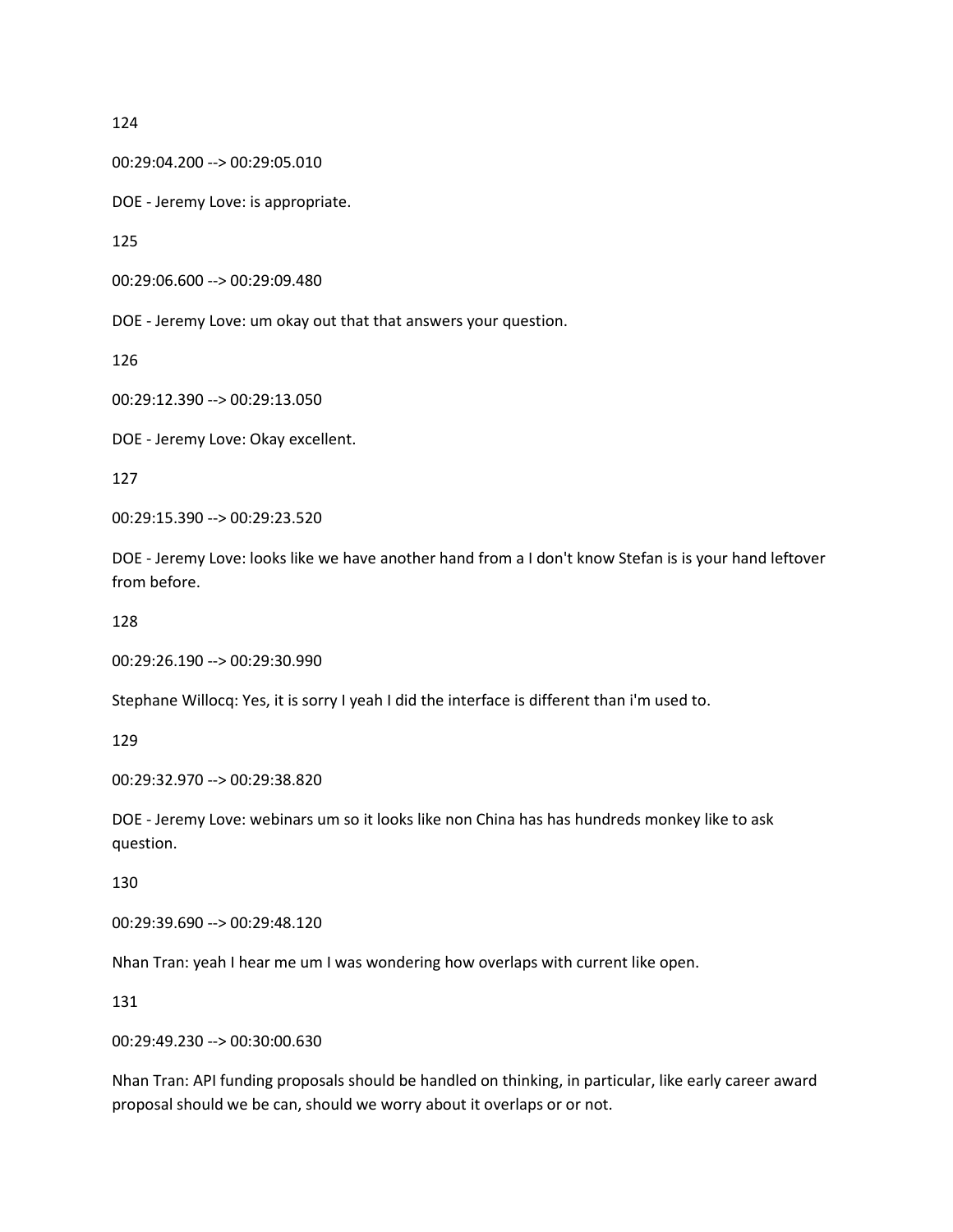00:30:01.110 --> 00:30:15.390

DOE - Jeremy Love: um so you know pending pending support should certainly be called out in the Fo a and a case of early career award these decisions should be made in public, by the time the review process, for this is well underway, but.

133

00:30:16.470 --> 00:30:19.800

DOE - Jeremy Love: I don't know if, when we'd like to comment more specifically.

134

00:30:20.850 --> 00:30:29.670

Glen Crawford: Well, I think it's always a good idea to be as clear as you can with reviewers about what you're in a particular application.

135

00:30:29.970 --> 00:30:36.330

Glen Crawford: What you're proposing and how it relates may relate to something else that you're being funded for or already doing.

136

00:30:37.140 --> 00:30:54.360

Glen Crawford: Because you know, as we say, never, never make the reviewers guests right if they're aware of your work and say well isn't he you know here's a funded to do this already then spelling out clearly yes, I am funded to do X, but my proposal here is for why is always a good idea.

137

00:30:55.680 --> 00:30:59.790

Nhan Tran: Okay, but so so, then they should not be both expert I guess is the point.

138

00:31:01.320 --> 00:31:04.980

Glen Crawford: Having them both be X is probably not your best strategy okay.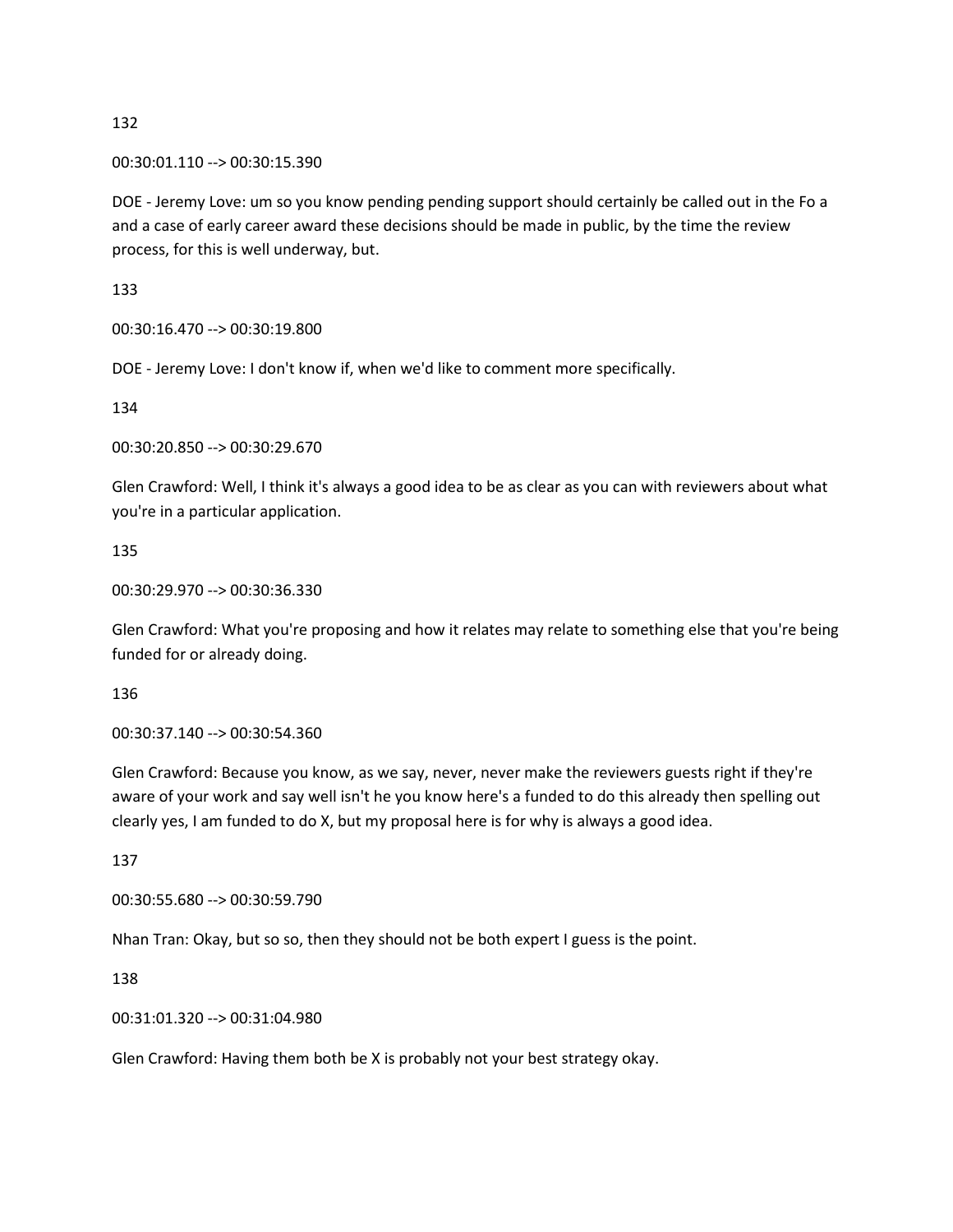00:31:05.430 --> 00:31:06.150

Nhan Tran: All right, thank you.

140

00:31:09.510 --> 00:31:13.980

DOE - Jeremy Love: Okay, it looks like Roger our research, we have a Christmas.

141

00:31:17.400 --> 00:31:33.150

Roger W Rusack: Yes, I have just it's simply a question of who is eligible from institutions to submit to the to this Fo re are you restricted to faculty and tenure tenure track faculty or tenured faculty or can this be included by research can research scientist also submit to this.

142

00:31:34.860 --> 00:31:42.420

DOE - Jeremy Love: um that is a good question, I do not think we have any restrictions in the hallway on who can who can apply, so I believe.

143

00:31:42.750 --> 00:31:44.490

Roger W Rusack: Anyone I couldn't find any but.

144

00:31:45.540 --> 00:31:47.850

DOE - Jeremy Love: If one wants to comment but I don't believe we restricted.

145

00:31:48.360 --> 00:31:55.110

Glen Crawford: and think if your institution allows a person with a certain appointment to submit a application, they are eligible.

146

00:31:55.860 --> 00:31:56.550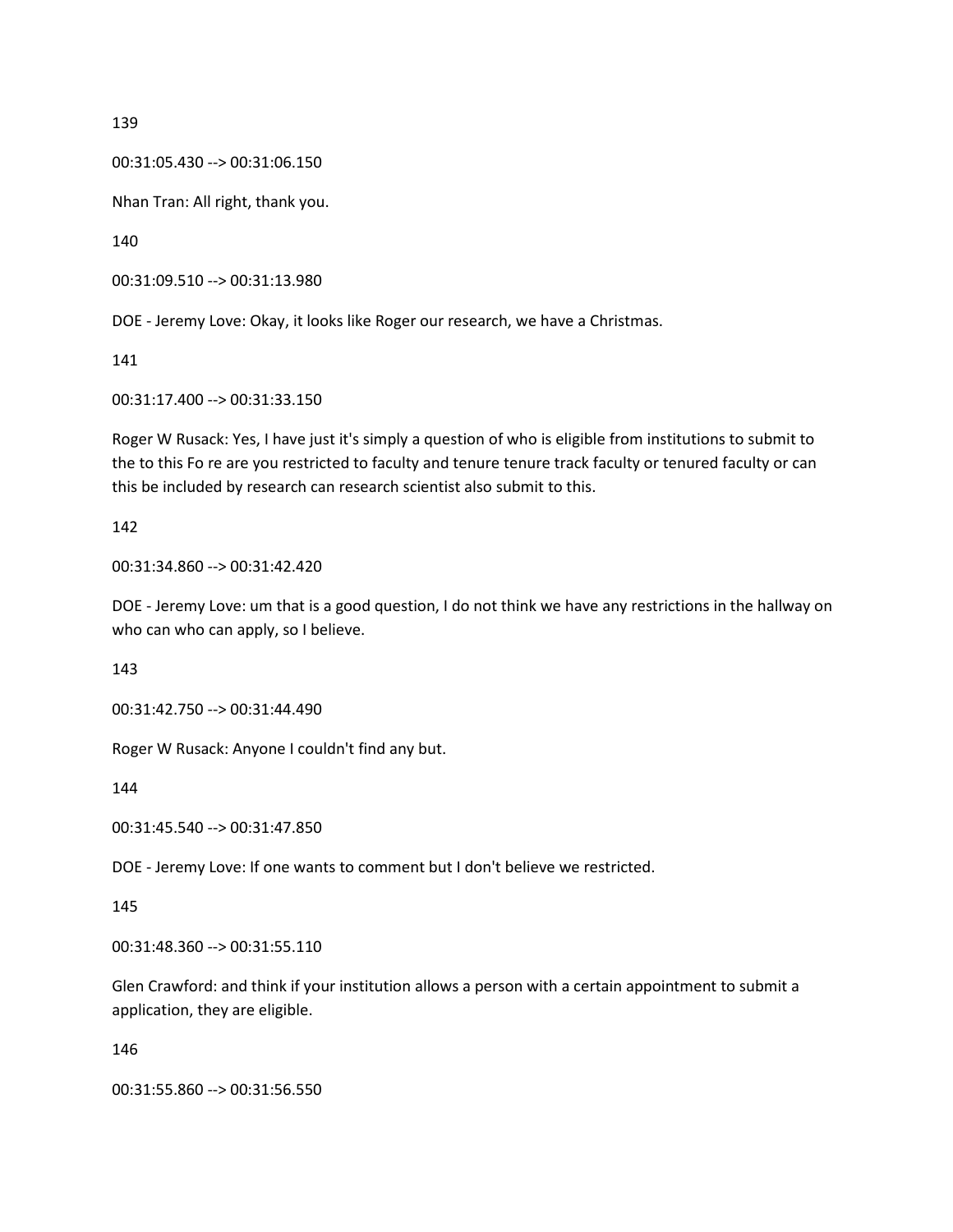Roger W Rusack: Good Thank you.

147

00:31:59.760 --> 00:32:03.180

DOE - Jeremy Love: Okay, it looks like early edlin has travis.

148

00:32:06.900 --> 00:32:16.290

Auralee Edelen: hey thanks um so I had a question about the hub for Ai part of the call it in relation to the Ai for help, so, for example, if.

149

00:32:16.860 --> 00:32:31.020

Auralee Edelen: We wanted to advance some of the methods called out in have for Ai part specifically to help address problems that we know we encounter in different health applications, I mean to what degree.

150

00:32:32.220 --> 00:32:37.290

Auralee Edelen: Is is that sort of in line versus having a much more.

151

00:32:39.090 --> 00:32:41.820

Auralee Edelen: Like theoretical computer science.

152

00:32:43.980 --> 00:32:44.490

Auralee Edelen: effort.

153

00:32:45.780 --> 00:32:47.010

Auralee Edelen: In addition to.

154

00:32:48.240 --> 00:32:53.460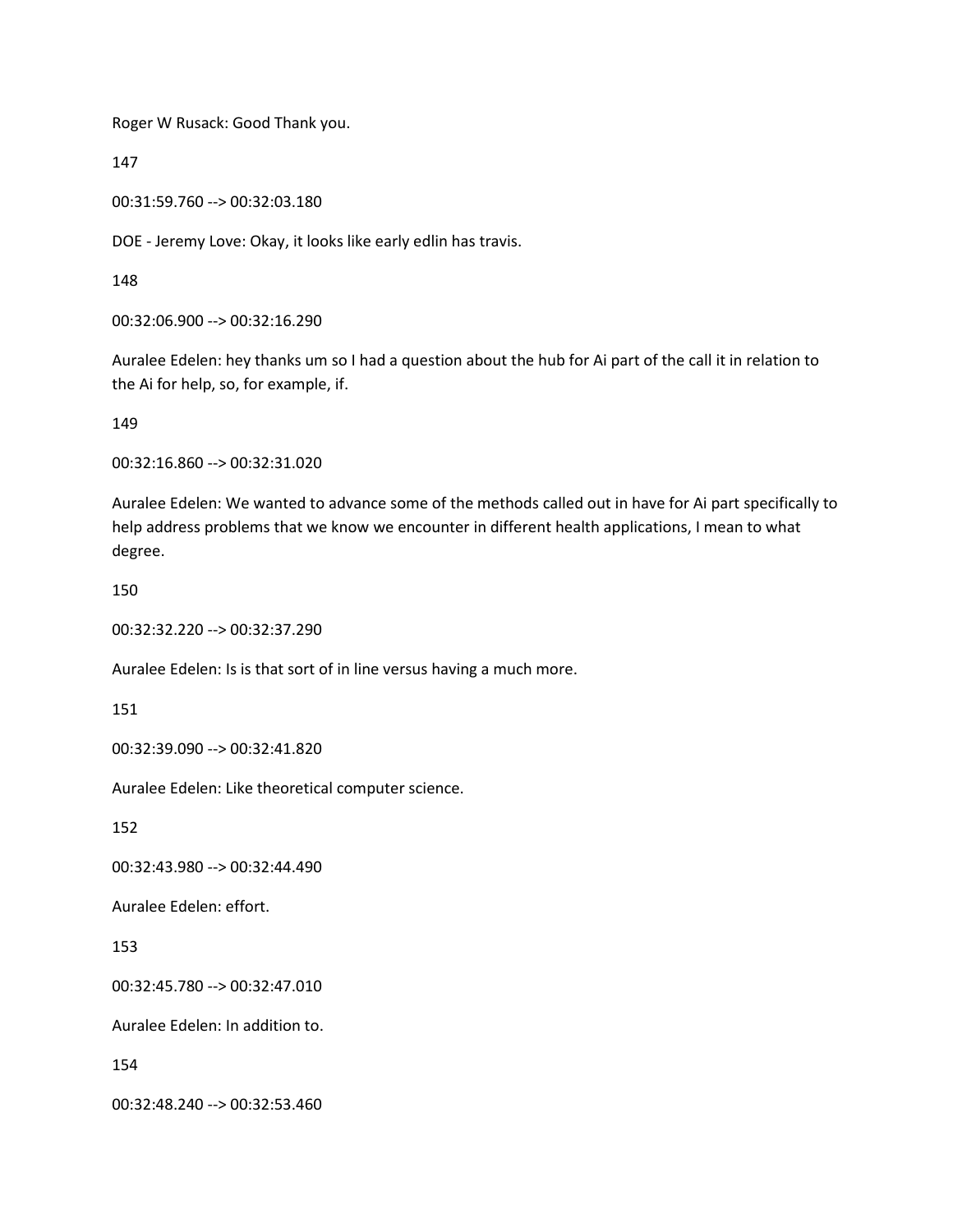Auralee Edelen: You know, developing some of these methods and then using them in practice for applications.

155

00:32:54.510 --> 00:33:10.890

DOE - Jeremy Love: So I think if I, if I understand your question correctly you're saying there's you know somewhat specific technical challenges that are often encountered and tackling those sort of ATP specific machine learning issues or problems is sort of the focus and if that's in line.

156

00:33:12.270 --> 00:33:19.830

DOE - Jeremy Love: And I think that, as far as I understand that there's yeah there's no restriction against that that would fall into the it up for Ai category.

157

00:33:21.090 --> 00:33:33.750

DOE - Jeremy Love: You know the ultimate application may be targeting Ai for http sort of applications, but this would shed light on to the sort of fundamental techniques and limitations of the Ai technologies.

158

00:33:34.800 --> 00:33:35.460

Auralee Edelen: Great Thank you.

159

00:33:37.980 --> 00:33:41.130

DOE - Jeremy Love: looks like we have a few questions in the chat.

160

00:33:42.510 --> 00:33:45.870

Glen Crawford: We also have a few in the Q amp a stream, which had been there for a little while.

161

00:33:46.320 --> 00:33:48.840

DOE - Jeremy Love: I apologize to anyone does.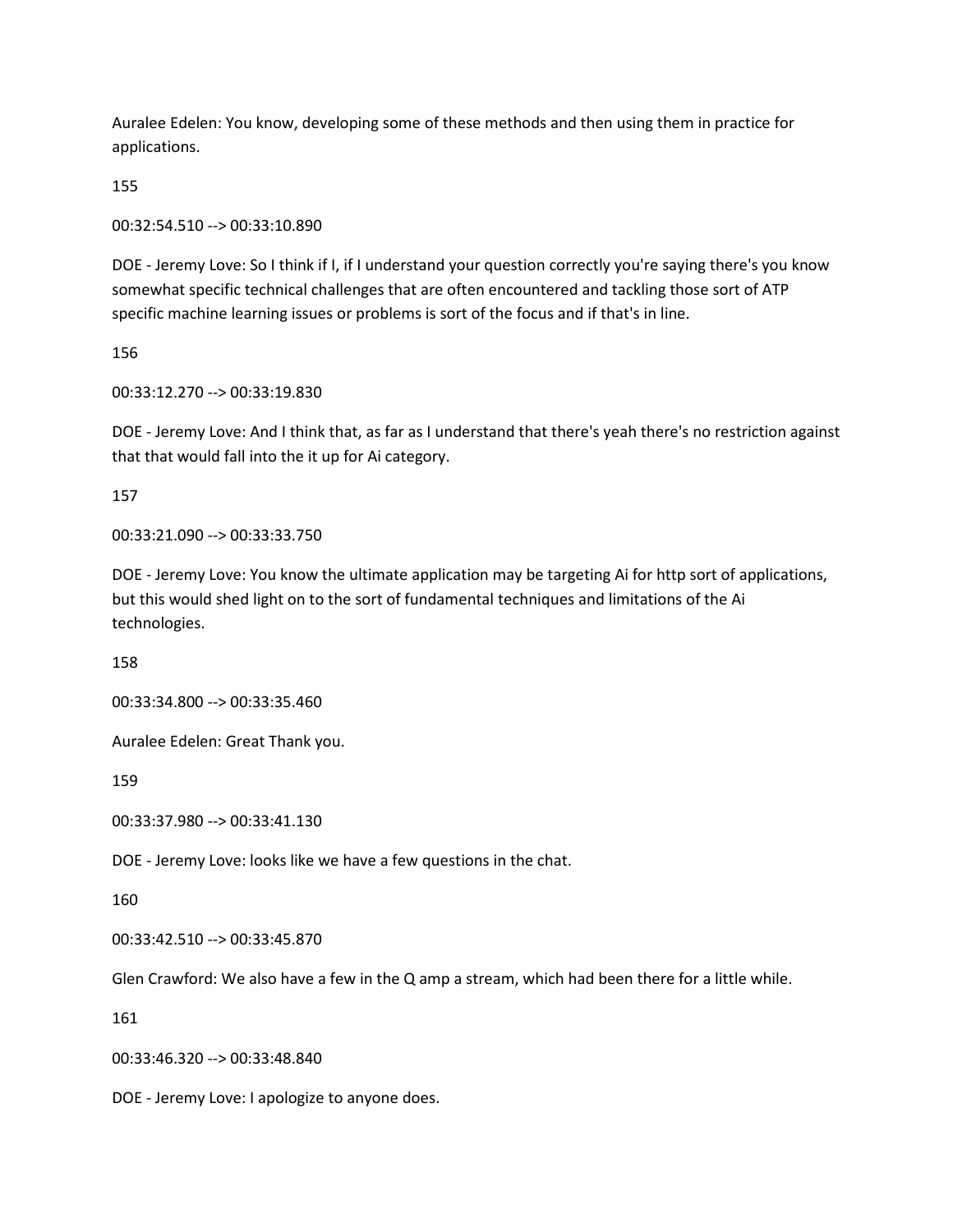```
00:33:49.050 --> 00:33:49.620
```
Glen Crawford: yeah I don't.

163

00:33:52.290 --> 00:34:06.930

DOE - Jeremy Love: Okay, so from anonymous attendee but this initiative continue annually um I think a we have not yet committed to doing that, but I think if the interest on the Community is there, this is certainly something we could do.

164

00:34:09.330 --> 00:34:24.540

DOE - Jeremy Love: And then, and some Boston has asked him applications for the EIC be considered as Ai for ATP and I would say that we are looking for applications that are in line with the p five science drivers and the priorities of the officers high energy physics.

165

00:34:24.960 --> 00:34:31.950

DOE - Jeremy Love: So if if those applications are aligned with that, and then I think those will be our priorities that we use to make decisions.

166

00:34:33.990 --> 00:34:34.890

DOE - Jeremy Love: So Aaron.

167

00:34:36.030 --> 00:34:46.140

DOE - Jeremy Love: They were a pichardo asks, including democratic participation from historically underserved communities is this mostly encouraged for multi institution applications or also for seed applications.

168

00:34:46.470 --> 00:35:04.170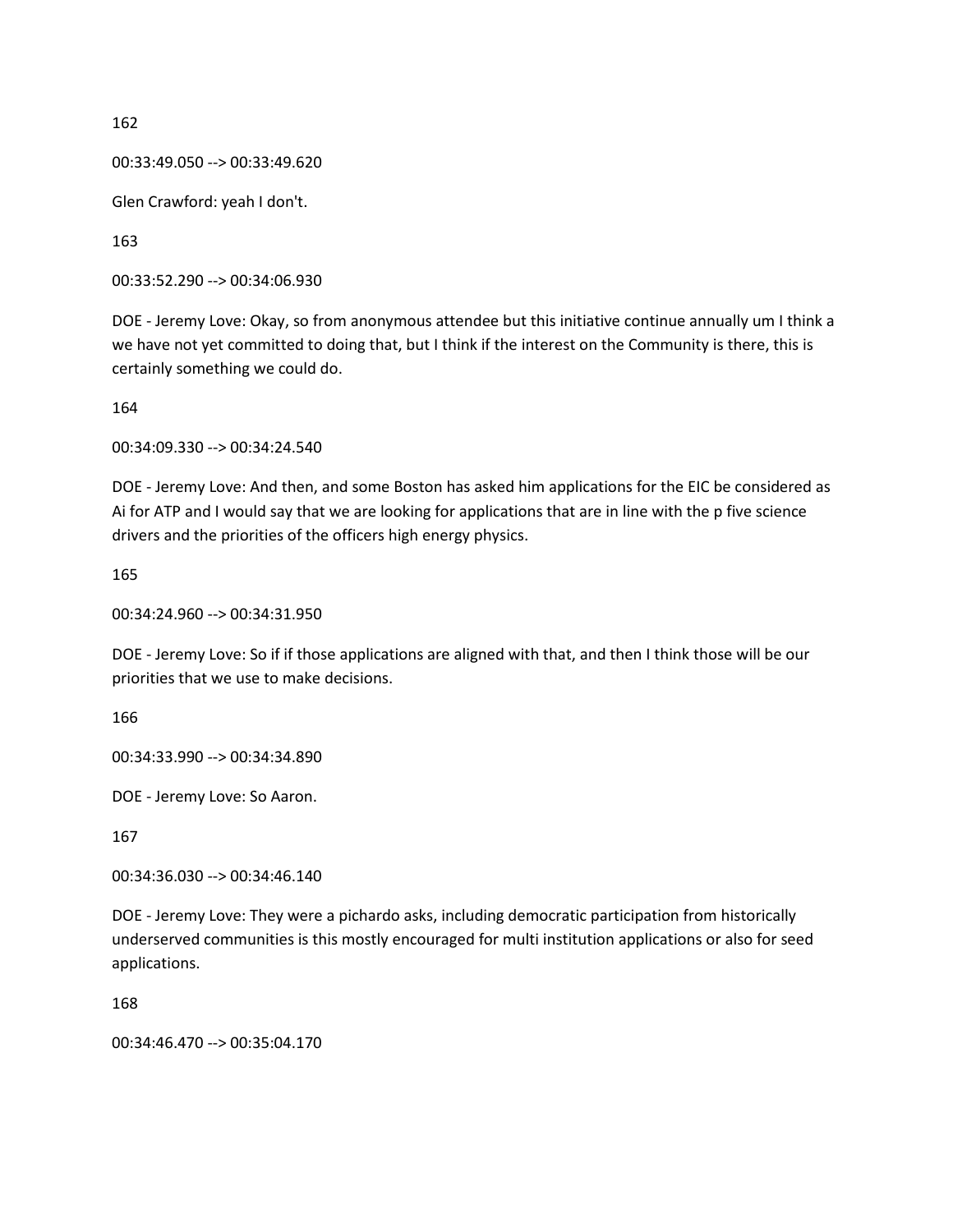DOE - Jeremy Love: Since this fits within HEPA ecosystems, this is for both so either either a multi institution or seed applications may apply to to this category, so if your institution is looking to increase democratic participation, you are you're welcome to apply in this area through the the sea path.

169

00:35:06.690 --> 00:35:19.470

DOE - Jeremy Love: and Chad Mitchell asks it was stated that the p is expected charge 25% of their effort, I assume that more than 25% is accessible Is that correct, that is correct, I believe in the.

170

00:35:20.010 --> 00:35:27.720

DOE - Jeremy Love: near future the languages at least 25% so Mars is fine as appropriate for the work that's being carried out.

171

00:35:30.480 --> 00:35:32.880

DOE - Jeremy Love: So I think those are all of the open questions.

172

00:35:34.740 --> 00:35:37.440

Glen Crawford: there's more in the chat actually since you want us.

173

00:35:38.550 --> 00:36:00.810

DOE - Jeremy Love: So it looks like I apologize name is cut off the news angle could post off from national labs applied to be a lead PR for the fly as Glenn mentioned if your institution allows your position or the position to be a lead on an award and I think that's fine.

174

00:36:04.020 --> 00:36:10.170

DOE - Jeremy Love: Jim pelo courtesy asks is this anticipated to a permanent program or is this a pilot.

175

00:36:11.010 --> 00:36:22.470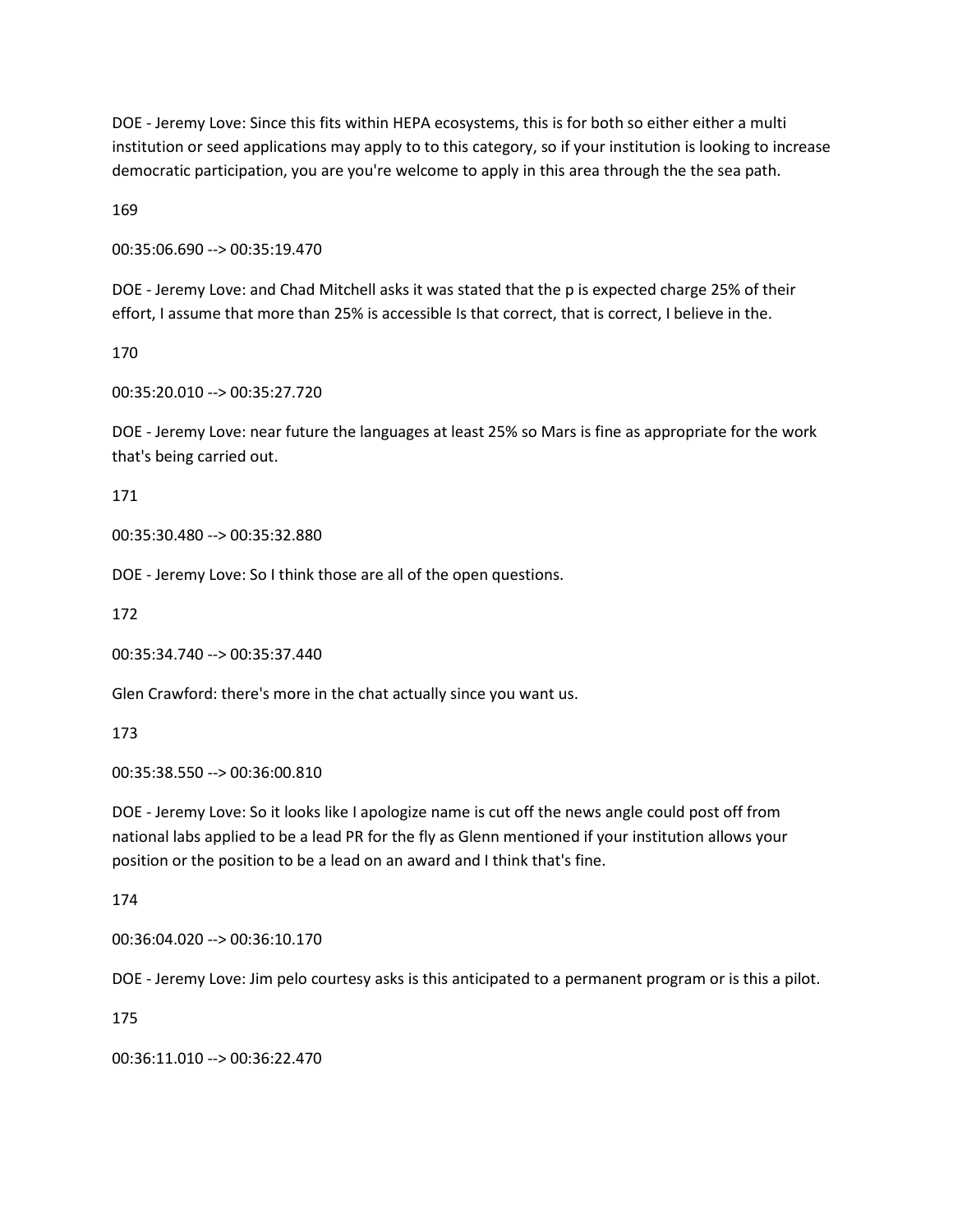DOE - Jeremy Love: Will there be future calls on yearly or three or timescale, or is it too early to speculate on that, so I think, yes, it is too early to to certainly save for uncertainty, but it has indicated, we view this as.

176

00:36:22.980 --> 00:36:29.280

DOE - Jeremy Love: sort of helping to grow this aspect of the program, and so we certainly do this is somewhat of a pilot and.

177

00:36:30.000 --> 00:36:42.180

DOE - Jeremy Love: are optimistic that the funding will be able to support additional calls, but I I think we'll see based on the level of interest from the Community, as well as you know what budgets are able to facilitate.

178

00:36:51.450 --> 00:37:04.860

William Kilgore: So i've been typing in the answers in the Q amp a box, but I was distracted and did not hear the answers to the questions from Charter and Mitchell so if someone else can fill that in for me, I would appreciate it.

179

00:37:05.700 --> 00:37:21.330

DOE - Jeremy Love: Thank you very much, Bill i'm written, so there is a new question from Jason St john is there an explicit designation of the senior and key personnel status for the bloggers, as part of the application material or how is that says evaluated.

180

00:37:22.530 --> 00:37:34.830

DOE - Jeremy Love: I believe in the Fo a it is required to the lead institution identify the senior and key personnel who are the individuals that will work on the project at the lead institution and so those are the individuals being.

181

00:37:35.100 --> 00:37:43.920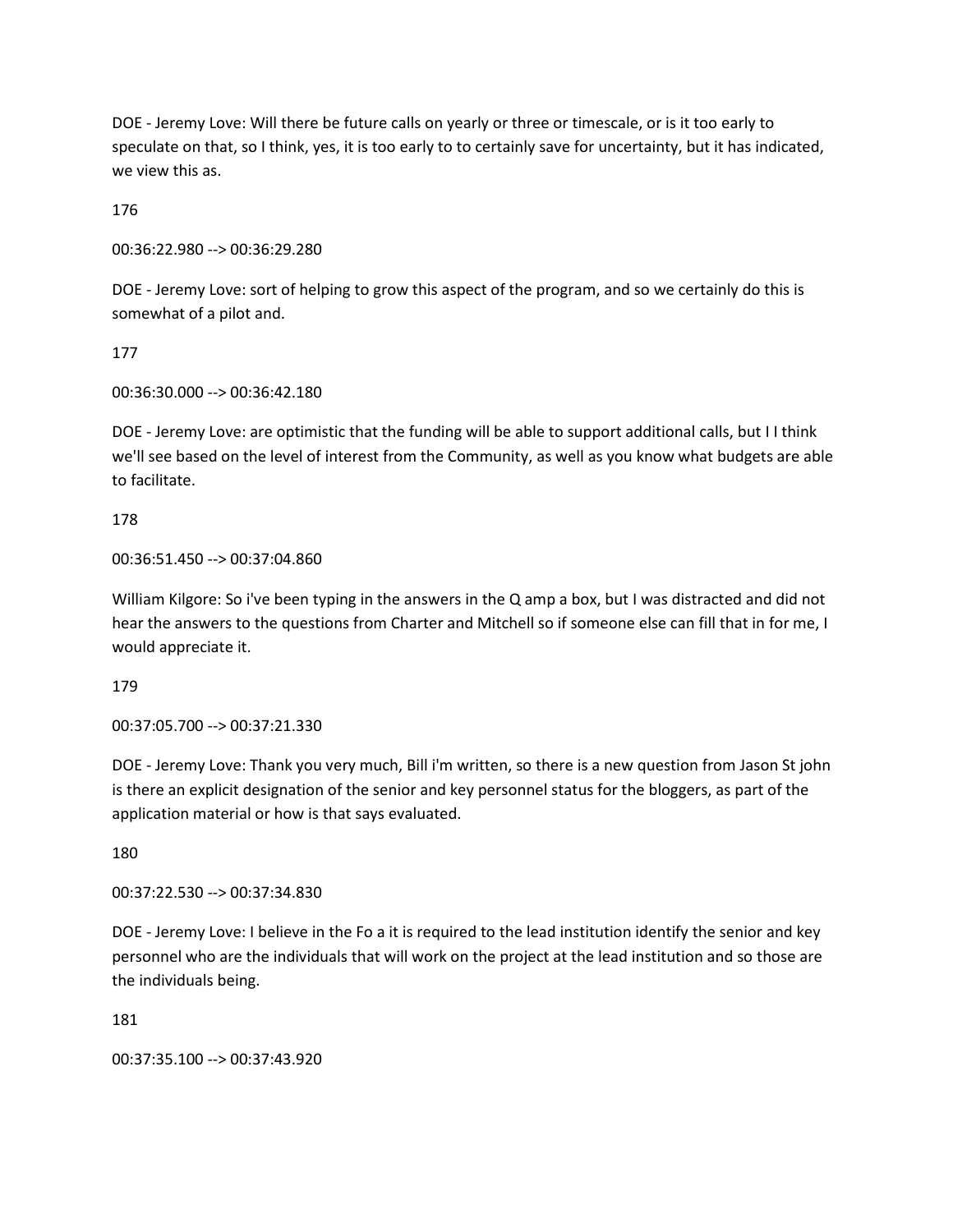DOE - Jeremy Love: Being referenced here so they're typically the people at the lead institution, who are also working on the on the words that are not the lead API.

182

00:37:45.450 --> 00:37:46.140

That make sense.

183

00:37:48.000 --> 00:37:56.550

Glen Crawford: So, to be more specific in the university context right, these are usually the named people on on the budget sheets right which is.

184

00:37:57.420 --> 00:38:08.820

Glen Crawford: Typically, but not always faculty research scientists other senior personnel, as opposed to postdocs and graduate students, but again depends a little bit on the walls of your institution.

185

00:38:21.090 --> 00:38:36.090

DOE - Jeremy Love: question in the chat from Jonathan con for seed grants or letters of collaboration from infinity collaborators at other non do we lab institutions permitted or our letters of collaboration only permitted from experiments.

186

00:38:36.660 --> 00:38:41.250

DOE - Jeremy Love: Others of collaboration of all kinds are permitted, not just from experiments.

187

00:38:43.170 --> 00:38:46.200

DOE - Jeremy Love: And the yeah I think that's that's the answer.

188

00:39:03.150 --> 00:39:04.590

DOE - Jeremy Love: Another question.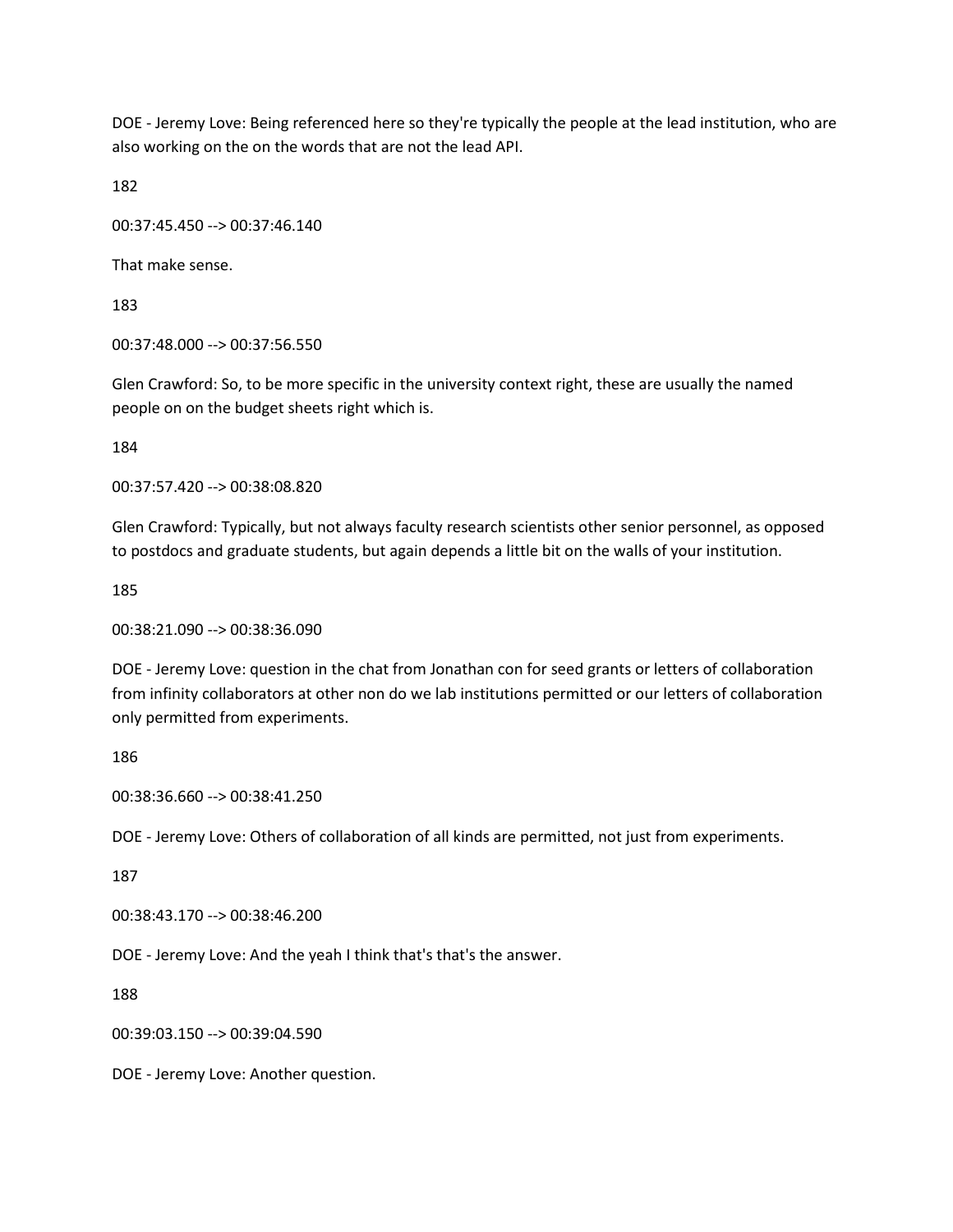00:39:07.080 --> 00:39:17.670

DOE - Jeremy Love: From Jim Hello chrissy, how can you comment, how much of the Ai ml remarks ones are focused on this call, as opposed to being paired with the core research Program.

190

00:39:18.480 --> 00:39:37.560

DOE - Jeremy Love: um so I don't think we can make a distinct call on what the locations, but as it's identified in the way the goal is to devote about 3 million per year to this call a little bit more for a total of \$10 million over the three year cycle of the awards.

191

00:40:05.490 --> 00:40:25.230

DOE - Jeremy Love: um one thing to notice that this is being recorded and that hopefully that transcripts will be posted to the ATP Ai initiative webpage and as well as soon, we should have faq up on both the http API web page, as well as under the FRA itself.

192

00:40:26.490 --> 00:40:30.030

DOE - Jeremy Love: So there'll be hopefully more guidance there person.

193

00:40:34.860 --> 00:40:36.390

DOE -- Eric Church: And there's one more be scheduled.

194

00:40:37.440 --> 00:40:39.270

DOE - Jeremy Love: that's also heard your pocket you Eric.

195

00:40:40.290 --> 00:40:48.180

DOE - Jeremy Love: So next week on Tuesday I believe we will have a second of these virtual town halls for anyone who was not able to attend.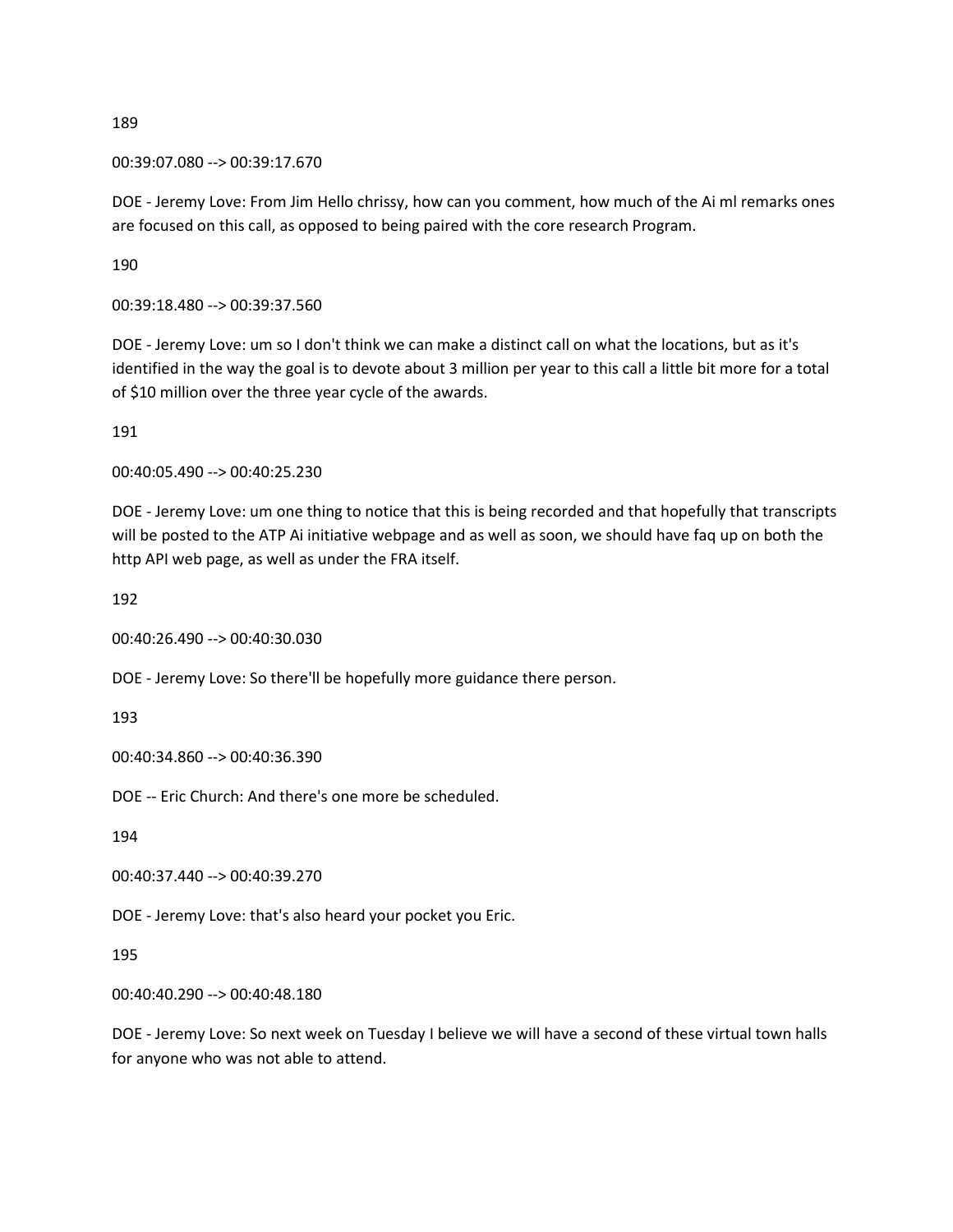00:40:50.070 --> 00:40:50.850

DOE - Jeremy Love: to attend today.

197

00:40:53.310 --> 00:40:55.350

DOE - Jeremy Love: or for anyone who's interested to hear this again.

198

00:40:58.200 --> 00:41:00.750

Glen Crawford: Or you think of a question to me now and then and.

199

00:41:01.290 --> 00:41:01.770

DOE - Jeremy Love: You can.

200

00:41:02.790 --> 00:41:03.960

Glen Crawford: send it to the next session.

201

00:41:07.980 --> 00:41:09.630

Glen Crawford: there's another new question the chat.

202

00:41:10.920 --> 00:41:18.780

DOE - Jeremy Love: Okay, so David she asks how can you comment these on what consolidation of existing research on slide seven means.

203

00:41:19.290 --> 00:41:24.750

DOE - Jeremy Love: Is there a possibility slash risk that are 50 theory grants will be transferred over to this new funding source.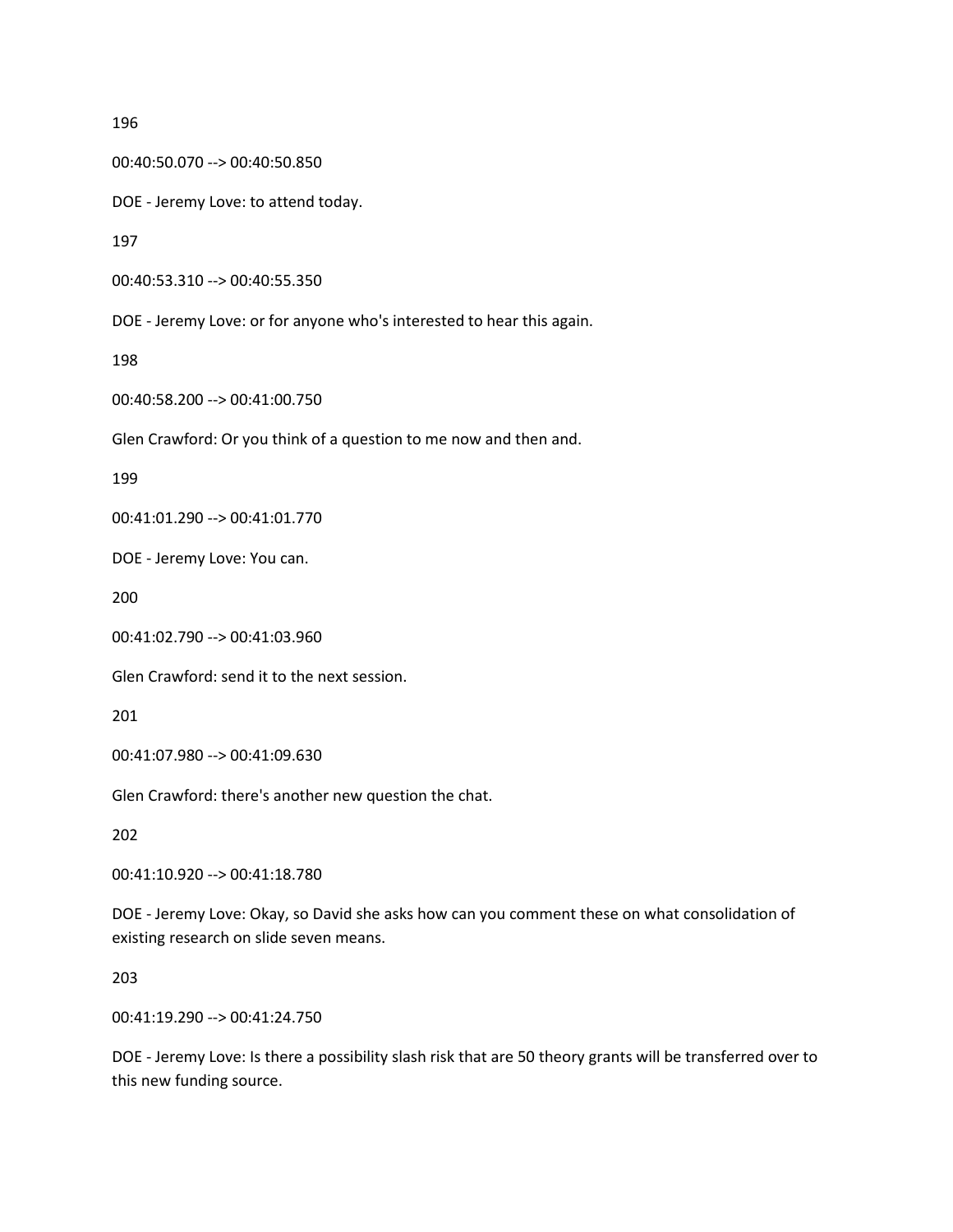00:41:25.350 --> 00:41:36.090

DOE - Jeremy Love: So I do not believe there is a risk associated with that what is meant is that, if there are several institutions pursuing similar investigations.

205

00:41:36.600 --> 00:41:48.870

DOE - Jeremy Love: And that you know where the sort of current diffuse efforts would be you know able to accomplish more if they were more focused that's that's sort of the target, so if there's multiple people who are thinking about.

206

00:41:50.490 --> 00:42:04.620

DOE - Jeremy Love: For example, tracking at high luminosity he hasn't mentioned with regards to the eccentric project if those can be combined into one proposal or application that would be able to accomplish more and that's the sort of the sort of idea.

207

00:42:29.370 --> 00:42:36.510

DOE - Jeremy Love: One piece of clarification that I meant to the slides but there's an APP was that.

208

00:42:37.710 --> 00:42:47.310

DOE - Jeremy Love: On what what is considered currently funding currently funded efforts are considered to be efforts that are supported by a funding entity outside of your institution.

209

00:42:47.670 --> 00:42:57.180

DOE - Jeremy Love: So if work is being supported through lab lb RD or university overhead return or some equivalent internal mechanism that is not considered funded research effort.

210

00:42:57.750 --> 00:43:05.850

DOE - Jeremy Love: we're considering activities that are supported by an external funding entity as ongoing existing research efforts that helps anyone.